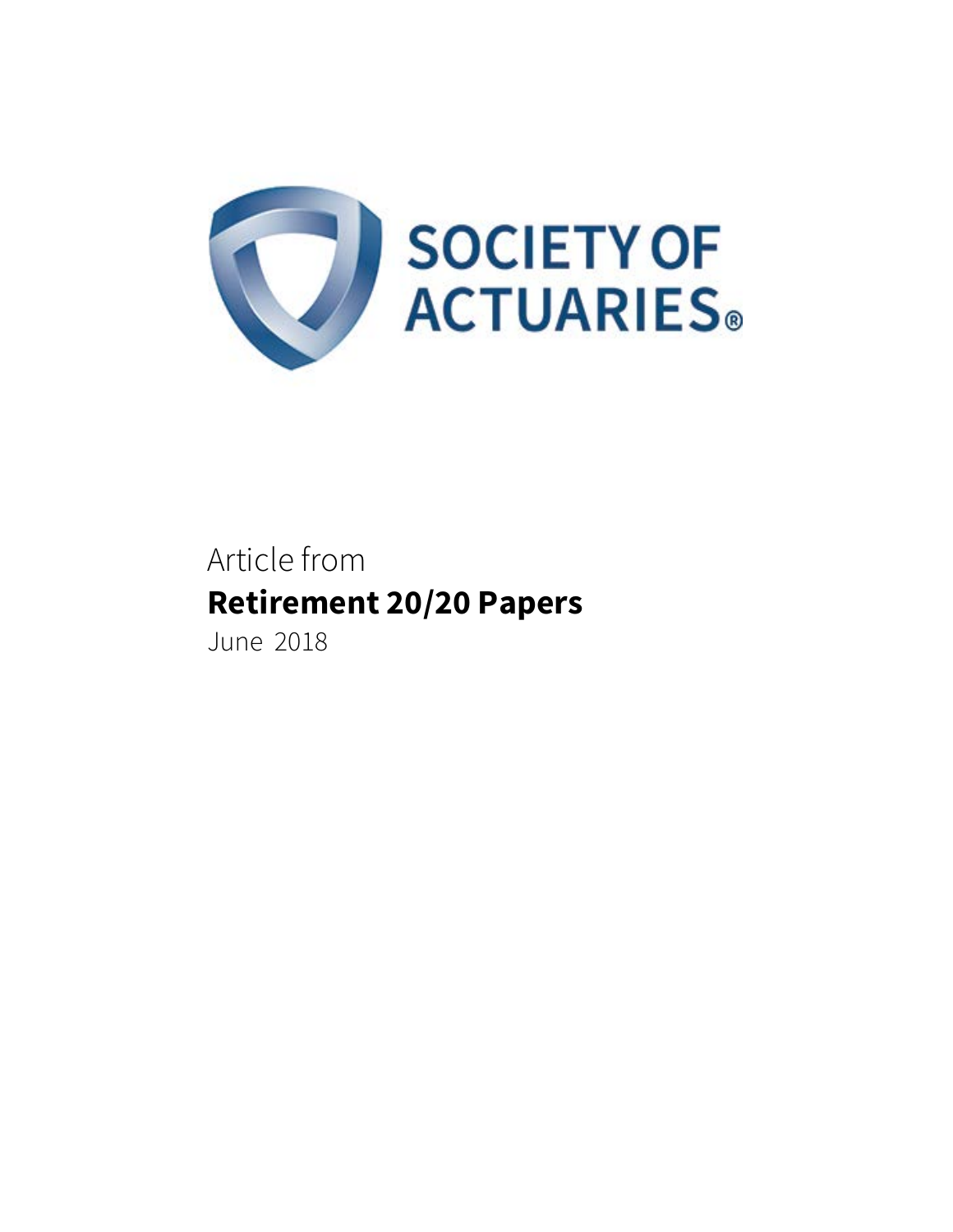# **Multiple Employer Pension Plan Risk-Sharing Model**

**Sandra J. Matheson, MBA Gene Kalwarski, FSA** 

# **Abstract**

Maine Public Employees Retirement System (MainePERS) administers the pension benefits for participants of approximately 300 participating local districts (PLDs) in a multiple employer costsharing plan. Although this plan is currently 87% funded, it faces modern challenges that could undermine its ongoing continuance. As a result, modifications were made to the plan design to more effectively manage contemporary risks facing defined benefit plans: specifically, adverse investment and liability experience. This framework is the basis of this paper.

The modified design is a risk-sharing framework created specifically to secure the sustainability of the PLD Consolidated Retirement Plan in a lower earnings environment. The design maintains an attractive benefit while mitigating the risk of employer withdrawal from the plan. Increased contribution rates created by either (1) short-term market volatility or (2) returns consistently below the assumed rate of return create disincentives for employer participation. This in turn creates challenges for paying benefits earned by members throughout their retirement.

The redesign starts with prioritizing payment of the basic defined benefit. Discretionary ancillary benefits are retained, modified or eliminated based on their cost and benefit to the member. Investment risk is no longer managed primarily by adjustable employer contribution rates, reductions in new member basic benefits levels, or arbitrary cost-of-living-adjustment freezes. Instead, investment risk is shared through variable contributions for both members and employers by applying minimum and maximum contribution rate caps. If ongoing plan experience losses result in contributions increasing beyond the predetermined caps, experience losses exceeding the caps are recovered by smoothing the excess amount into future cost-ofliving adjustments instead of reducing the basic benefit for future members, reducing ancillary benefits for current members, or imposing arbitrary cost-of-living adjustments or freezes for retirees.

In addition, as MainePERS's goal is to limit market risk, the system has been a nationwide leader in lowering its investment expectations. Currently, the investment assumption is at 6.875%, with the expectation to lower that assumption further over time to 6%–6.5%. As a result, the plan's asset allocation also serves as a risk moderator and is set with contribution rate volatility as the primary risk.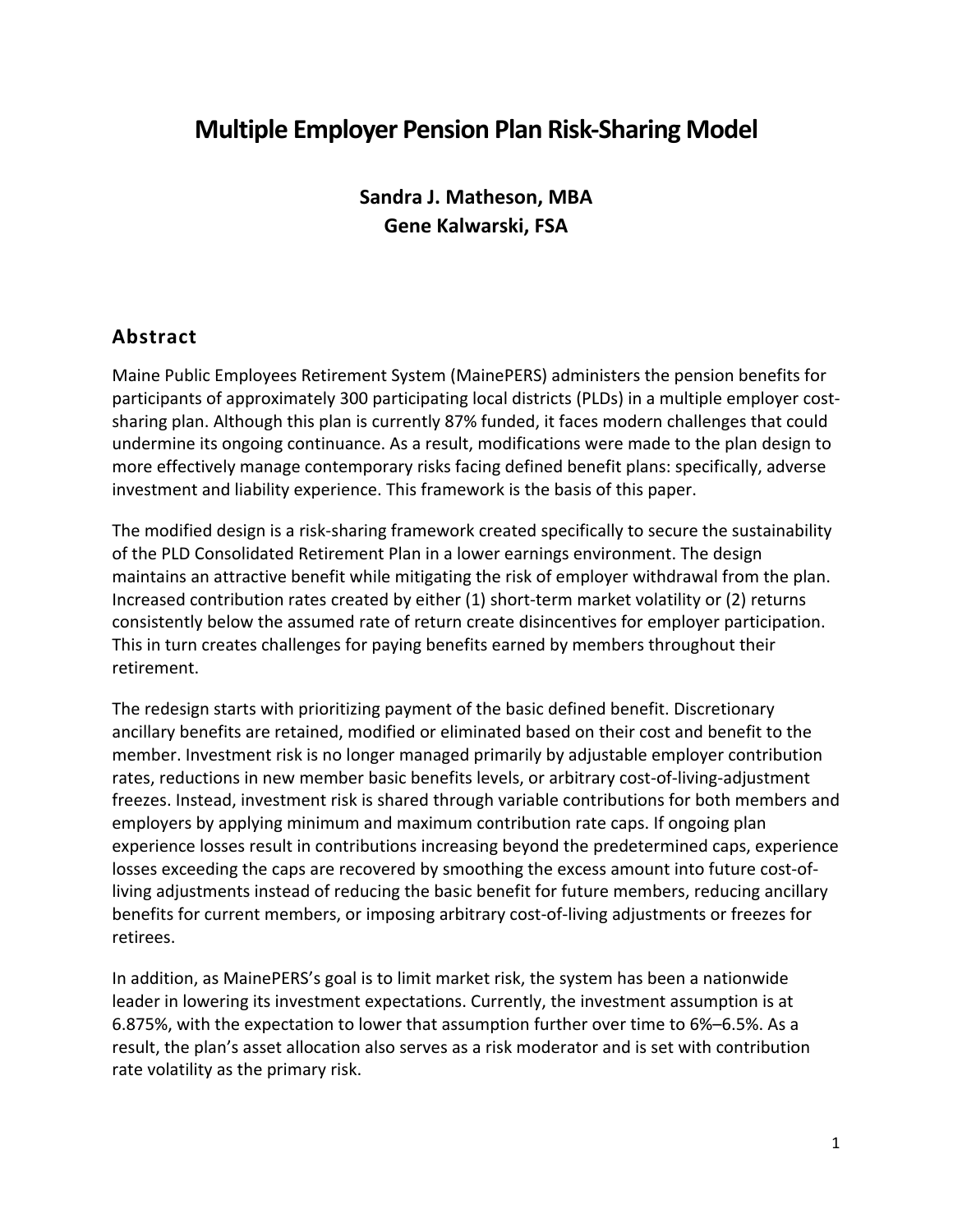This overall framework, in the process of adoption, strengthens MainePERS's long-term ability to pay the basic defined benefit calculated when a member retires while eliminating intergenerational transfer. It fits into the current governance structure, adding no additional administrative costs or burdens. Current laws have been considered and factored into the framework.

Although this framework was developed for a multiple employer cost-sharing plan, it has equal applicability to statewide pension plans in any financial market environment.

# **1. BACKGROUND**

Defined benefit retirement plans were created using a sound structure. They provided a safe and reliable retirement income for many private and public-sector workers for decades.

Most defined benefit plans were constructed for a less complex economic and demographic environment than the one in which we find ourselves today. The changing environment is highly unlikely to revert to that of the 1960s, 1970s, 1980s or even the 1990s. Most workers are living longer with corresponding increased income needs for health care. And while it is impossible to predict either interest rates or the interaction among fixed income and equities, there seems to be no indication that investment allocations will return to a relatively safe 40%– 60% continuum between these asset classes and reasonably strong interest returns in the foreseeable future.

Most private sector employers have discontinued their defined benefit retirement plans, as lower risk instruments or high volatility portfolios play havoc with their balance sheets. They have increasingly turned to defined contribution retirement plans with predictable employer costs and risks. While their employees are adjusting to taking on their own retirement risk, pooled investments and a defined income stream are definite advantages of the defined benefit plan.

Defined benefit plans continue to be valued by public sector employees. These plans face the same increased investment volatility, creating similar challenges for public sector employers as have been experienced in the private sector.

The MainePERS PLD Consolidated Retirement Plan is no exception. This multiple-employer costsharing plan was once substantially overfunded, but now is 87% funded facing the volatility of the markets with a shrinking traditional fixed income portion in the trust fund portfolio.

MainePERS and its stakeholders grappled with this problem to find a solution to controlling the cost but keeping the essential or basic benefit intact. The result is a set of pragmatic changes to the plan that lowers the cost and risk. There is little choice but to take investment risk to keep costs reasonable in the long-term. However, that investment risk can be contained through the strategic asset allocation, and fairly shared among employers, members and retirees using rate caps and minimums, and smoothing excess losses into cost-of-living-adjustments rather than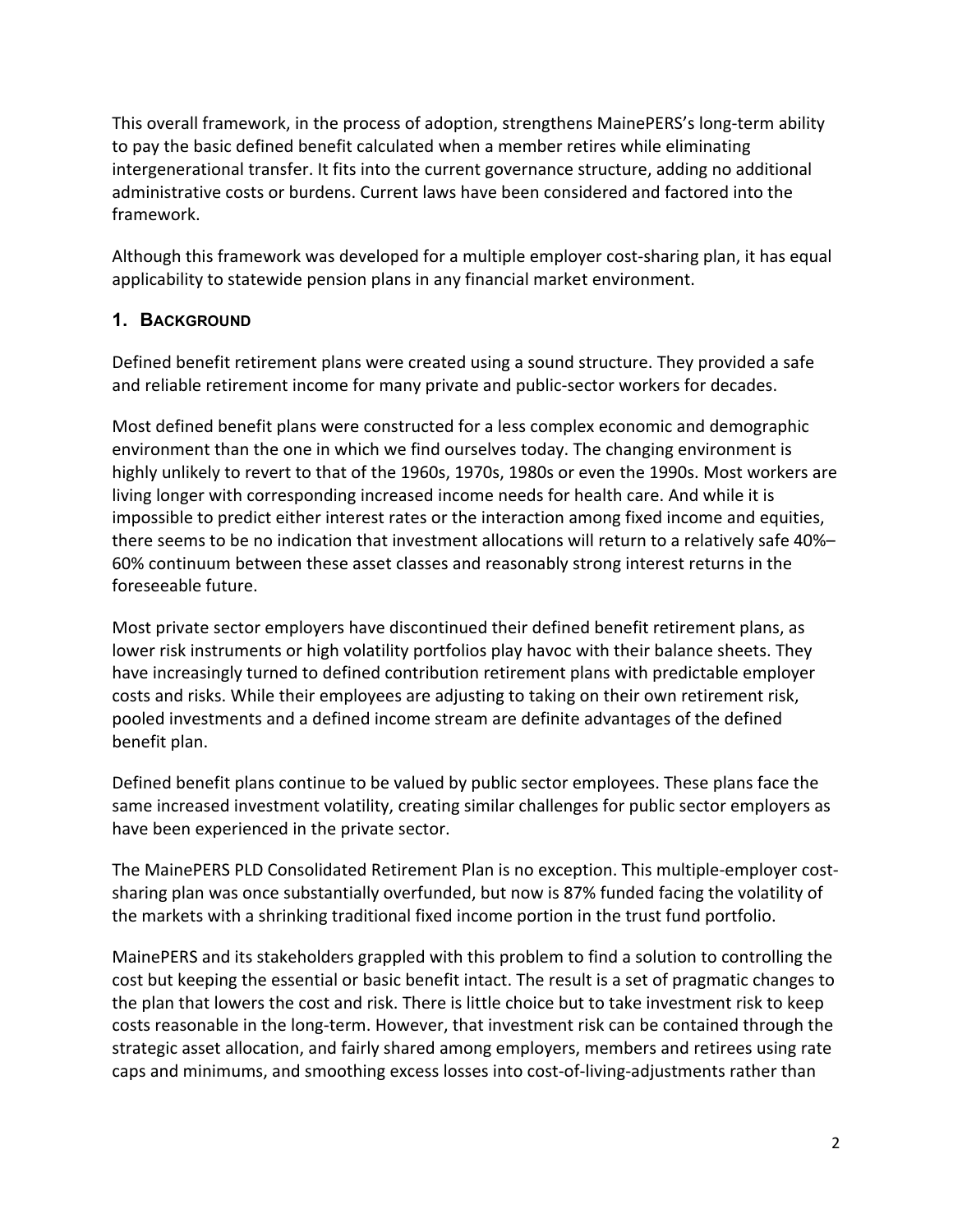reducing the basic benefit for future members, reducing ancillary benefits for current members, or arbitrarily freezing or reducing the cost-of-living-adjustment for retirees.

This framework is applicable to most public defined benefit retirement plans. It keeps the defined benefit model intact while enabling members and employers to understand the value of their benefit. It responds to the Retirement 20/20—Call for Models for Public Pension Plans with a real-world solution that should enable members to count on their benefit throughout their retirement.

# **2. UNDERSTANDING THE CHALLENGE**

The PLD Consolidated Retirement Plan is a multiple employer cost-sharing defined benefit retirement plan. Demographic and economic trends over the last 30 years have created previously unexperienced, but likely lasting, challenges in maintaining full plan funding at reasonable costs while being able to offer members assurance that their benefits will be paid throughout their full retirement. MainePERS recognizes that these challenges require modification of the existing PLD Consolidated Retirement Plan to manage the risks these obstacles present so that employers and members have justified confidence in their retirement benefit at an acceptable cost.

# **2.1 Background**

The use of workplace defined benefit pensions has been declining over the last decade and a half. They have been virtually eliminated in the private sector. This trend became noticeable following the 2002 market downturn when, coupled with increases in longevity, pension contribution costs began to rise. Market volatility, new accounting standards, and a lengthy low-interest rate environment continued to intertwine to further increase the unpredictability of cost and impacts on financial statements. Most private sector companies providing retirement benefits have moved to defined contributions plans for their employees to control cost and create financial statement stability.

This move toward defined contribution plans shifted the responsibility to workers to manage their own retirement savings accounts. This shift has not necessarily improved retirement readiness for many people who are no longer covered by fixed income stream retirement plans. While most employers encourage participation in their defined contribution plans, a significant percentage of participants do not fully participate or select the investment options that are best for them. Many defined contribution plan sponsors have modified their plans with successful options like opt-out, target date funds, and annuities. But these still require individual decisions, and participant success in building a secure retirement varies.

Defined benefit plans meet many of the needs that group or individual retirement defined contribution savings accounts do not. These plans provide a defined monthly payment to retirees, acting like a paycheck in retirement. This is a model most households are used to for budgeting and spending, and one that is not easily duplicated using retirement savings account withdrawals. Therefore, Social Security continues to be an attractive retirement option for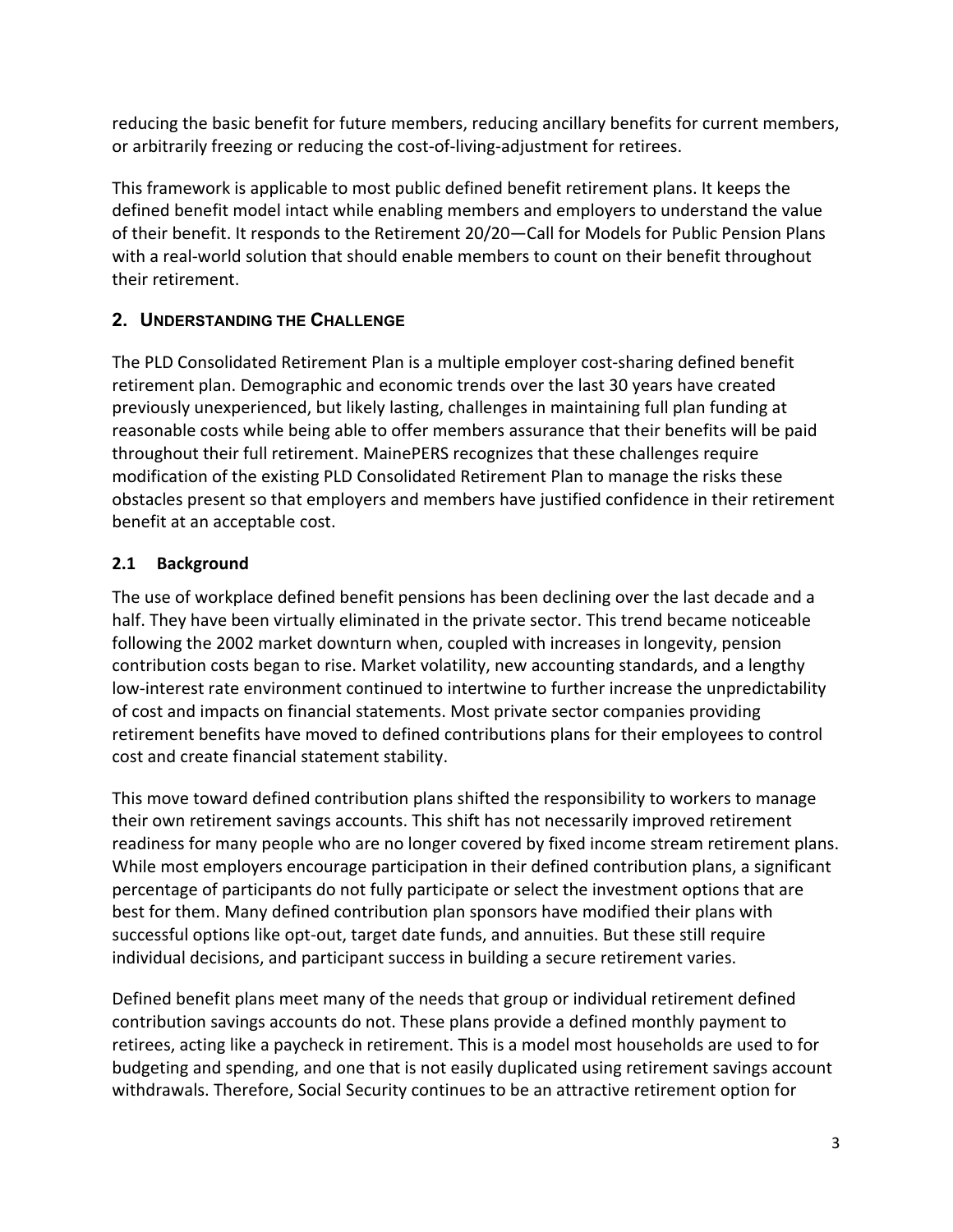workers not covered by workplace plans or who believe they have no room to save for retirement. They know how much they can expect to receive each month and what type of budget they will have in retirement.

But workplace defined benefit plans face sustainability challenges. Shifting demographics and changing economic conditions have highlighted some of the evolving structural challenges in the original design of defined benefit plans.

Most defined benefit plans were created when a mix of fixed income and equities, somewhere in a 40%–60% continuum, safely met the investment returns needed to maintain reasonable contribution costs. Strong equity returns coupled with healthy fixed income returns may have masked the growing impact of longevity increases for a time. In addition, sustained periods of strong investment returns created deceptively low annual pension costs. Sponsors sometimes used these savings to increase plan benefits or spend the savings elsewhere.

Increased contribution rates inevitably resulted from financial market reversals that followed the lengthy high investment returns of the 1990s. Unanticipated sustained low interest rates created a gradual increase in investment risk to meet the return assumption needed to contain contribution rates. Earnings volatility created by higher risk portfolios gradually increased contribution costs and unfunded liabilities.

The changing economic environment and investment landscape has had a significant impact on pension plan trust fund asset allocations. While at one point in time retirement systems could earn a 7.5% return wholly invested in lower-risk bonds, a 7.5% return today requires a welldiversified portfolio, which carries nearly three times the risk of a bond-only portfolio (see Figure 1). Remaining with a total bond portfolio is equally problematic. It would have required a substantial drop in the earnings assumption accompanied by an increase in liabilities and contributions that can be assumed would have been unacceptable to both employers and members.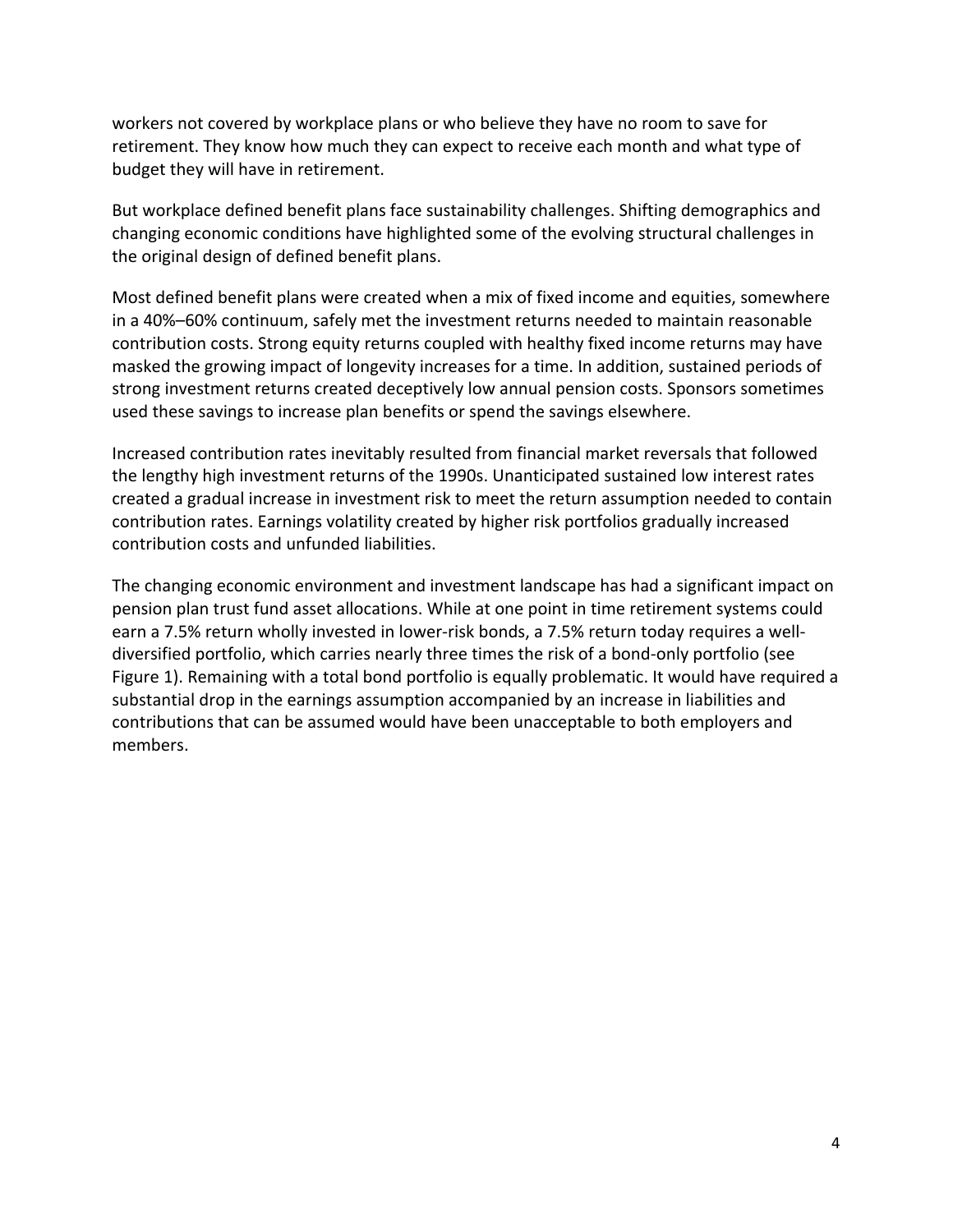**Figure 1.** 



\* amounts by which returns can vary

### **Source: Callan LLC**

### **2.2 The Effects of Changing Economic and Demographic Factors**

Changes in the aggregate actuarial funding levels of the nation's largest public retirement plans reflect the impact of increased longevity and evolving financial market conditions. Public Plans Data support this as average funding levels for U.S. public plans dropped from 102.1% in 2001 to 71.5% in 2016, as shown in Figure 2.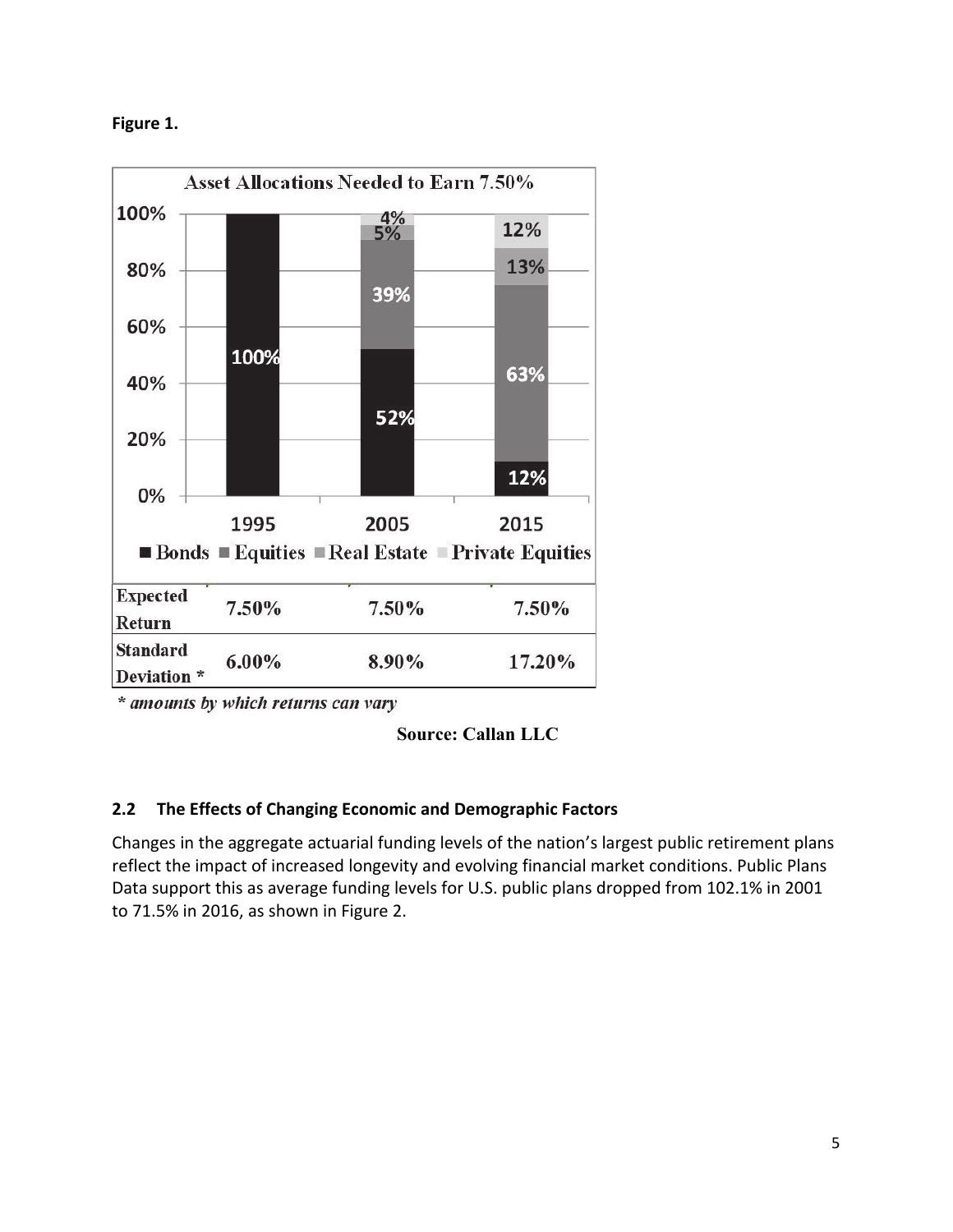



Data from *Public Plans Data* Website. 2016. Center for Retirement Research at Boston College, Center for State and Local Government Excellence, and National Association of State Retirement Administrators.

The PLD Retirement Plan has followed a related funding history, as shown in Figure 2. Formed in 1994, the plan quickly became overfunded in the high earnings environment of the 1990s and employer lump-sum contributions for legacy liabilities they brought in when joining the plan. While the original contribution level for employers was an aggregate rate of 8%, employer contributions were lowered to 3% to avoid taking the plan's funding level to 130% or higher. Contributions were scheduled to begin a gradual increase back to the aggregate 8% starting in 2009 when the recession took a large toll on the funded status, bringing it down to 90% by fiscal year 2014.

Employer rates were gradually increased by 1% per year starting in fiscal year 2010, returning to the full 8% normal cost in fiscal year 2014. The unfunded actuarial liability grew during this period. Benefit payment withdrawals and subsequent market volatility added to the declining fund balance until employer rates were further increased to 10%. The plan is now on an upward trend at 87% funded as of June 30, 2017, up from 86% a year earlier.

# **2.3 The Challenge**

MainePERS recognizes that PLD Consolidated Retirement Plan employer rates could increase to more than double the original 8% without risk-mitigating measures. Significant rate increases create the greatest risk and the biggest vulnerability for the plan—employer withdrawal. Most plan employers cannot afford or will not tolerate pension rates of 15%–20%. Employer withdrawals could destabilize the plan and possibly cause it to fail. The challenge, therefore, is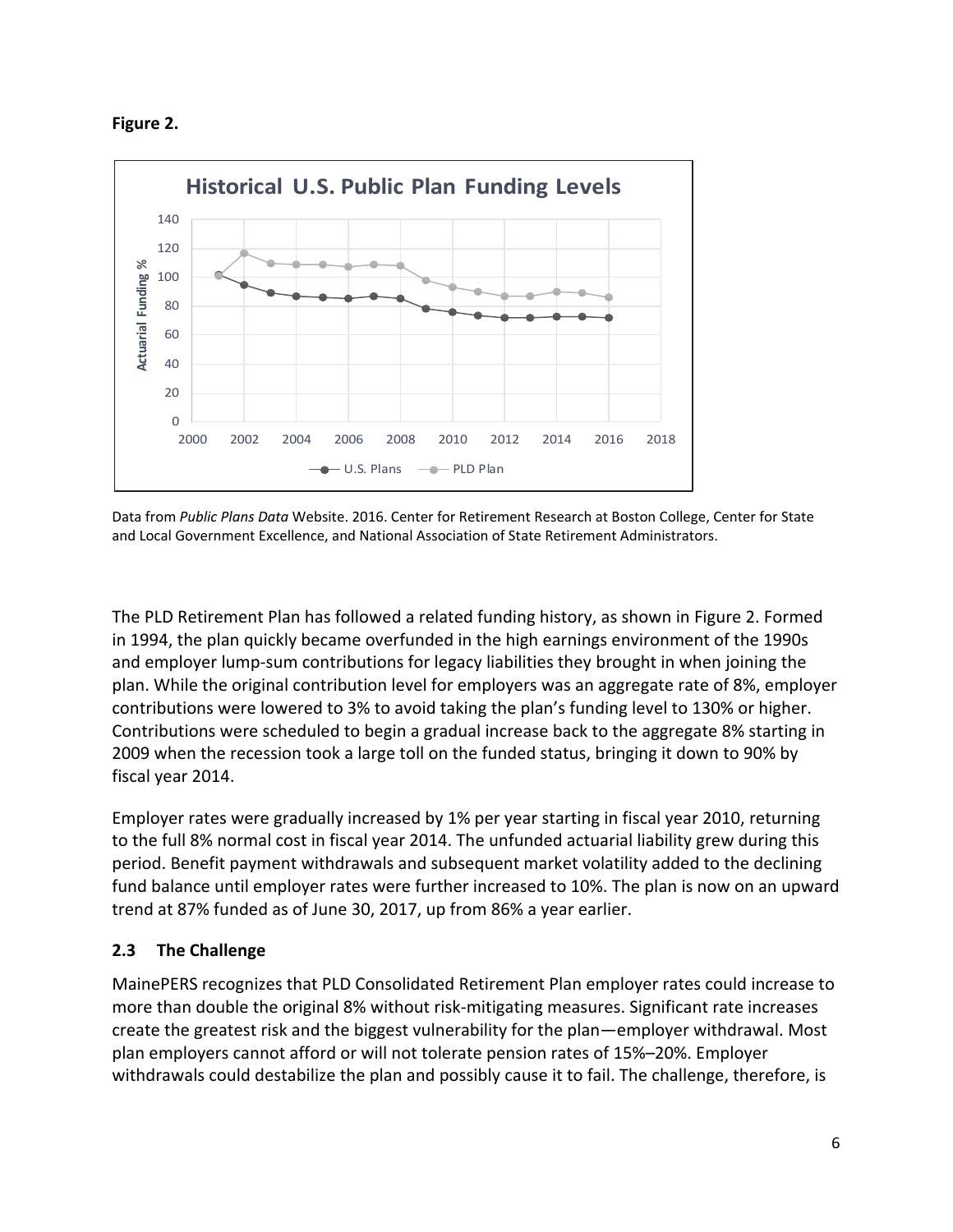to create a realistic and reliable benefit at reasonable costs in a structure that can withstand shifting demographics and investment return volatility.

The importance of this challenge crystalized in 2016 when it appeared the low-return environment that occurred in fiscal years 2015 and 2016 could persist for some years into the future. MainePERS modeled how a 4% return in fiscal years 2017 through 2020 could affect the PLD Consolidated Retirement Plan employer contributions if all other factors remained constant, as shown in Figure 3.



### **Figure 3.**

The results of the modeling demonstrated that a new framework was needed to manage the economic and shifting demographic risks facing pensions today and to keep the PLD Consolidated Retirement Plan sustainable into the future with reasonable costs. The new plan framework that was developed is the basis of this paper.

# **3. THE CURRENT GOVERNANCE AND PLAN STRUCTURE**

The PLD Consolidated Retirement Plan is a versatile multiple employer cost-sharing plan. Governmental entities designated as "local districts" in Maine law are eligible to join and participate in the PLD Plan.

# **3.1 Governance**

The existing governance structure balances stakeholder involvement. This structure helps balance moral hazard risks by creating transparency and balancing stakeholder input into the plan.

• The **state legislature** is the plan sponsor the PLD Consolidated Retirement Plan, which was implemented in 1994. It has ongoing responsibility for approving some requirements of the plan.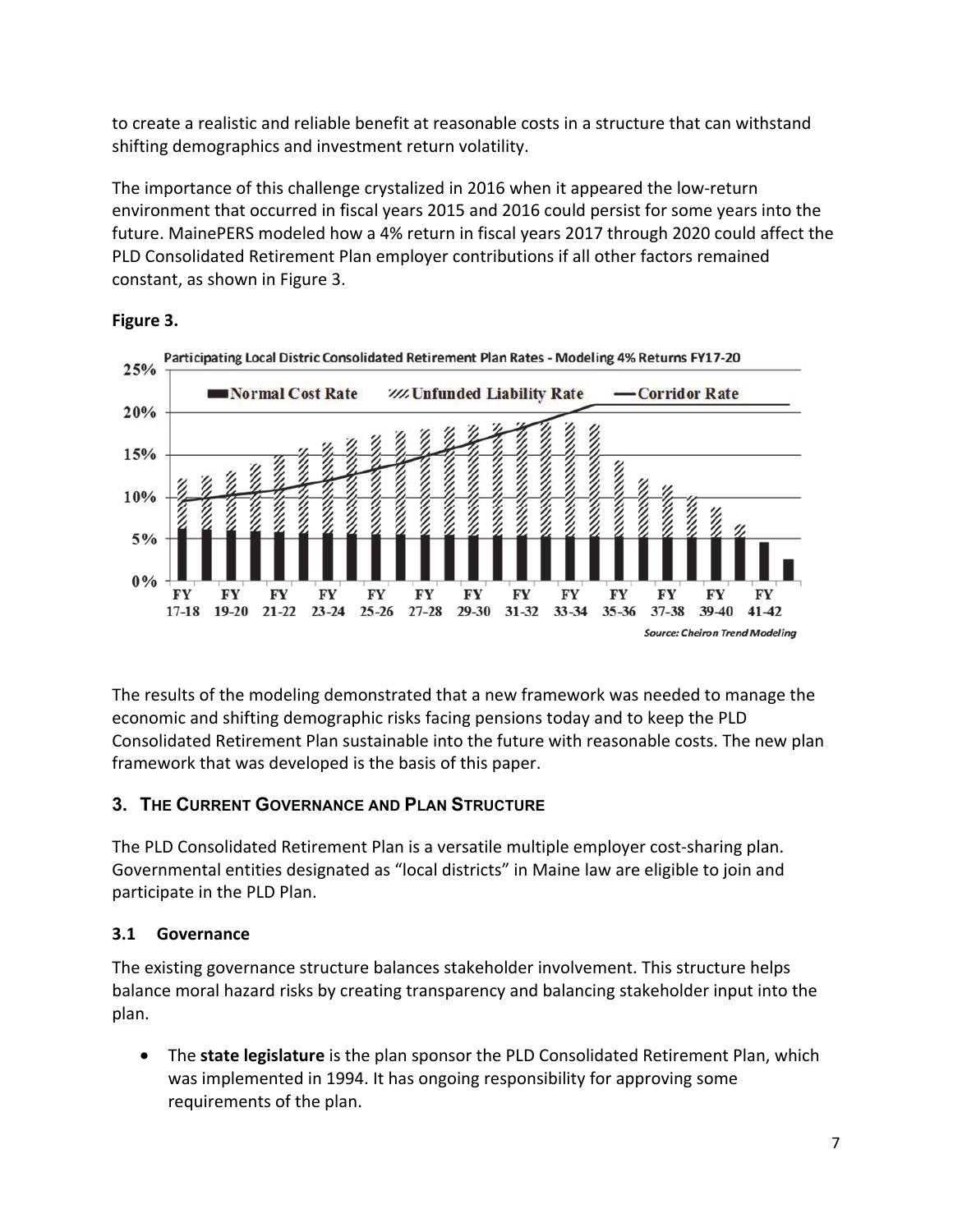• The **MainePERS Board of Trustees** oversees the management and administration of the plan/trust. The board implements the intent of the legislature for many plan design components through rule-making, and sets the demographic and economic assumptions, and the annual contribution rates for employers. The board performs duties as assigned by the legislature and considers recommendations from the PLD advisory committee.

The board of trustees oversees the system within their duties of prudence and loyalty to members, acknowledging that these are consistent with public stakeholder interests.

Maine statute delineates the requirement and qualifications of the eight-member board of trustees. Except for the state treasurer, these positions are subject to confirmation of the legislature.

- o Two positions are held by active members of Maine's State Employee and Teacher Retirement Program. These trustees are elected by organizations named in statute.
- o One position is held by a retired member of the State Employee and Teacher Retirement Program, selected by the governor from one of three nominees from the retired teachers' association.
- o One position is held by a retired member in any plan MainePERS administers, selected by the governor from nominations from retiree groups.
- o One position is held by an active or retired member of the PLD Consolidated Retirement Plan appointed by an association that includes many PLD employers.
- o Two positions are selected by the governor and held by individuals who must be qualified through training or experience in the fields of investments, accounting, banking, insurance or as an actuary.
- o The Maine state treasurer.
- The **PLD Advisory Committee** was created by the legislature in statute to present recommendations for or amendments to the plan to the MainePERS Board of Trustees.

### **3.2 Stakeholders**

Local governments designated as PLDs in statute can join the PLD Consolidated Retirement Plan and offer membership to all or part of their employees. Approximately 300 **employers** participate in the plan. Participating employers have historically been responsible for any new unfunded actuarial liabilities unless member rates established by statute or rule are adjusted.

**Members** are PLD active/inactive employees that have chosen or been mandated into the plan. Approximately half of all PLD members in the PLD Consolidated Retirement Plan *do not* participate in Social Security. The remainder participate in Social Security, with the PLD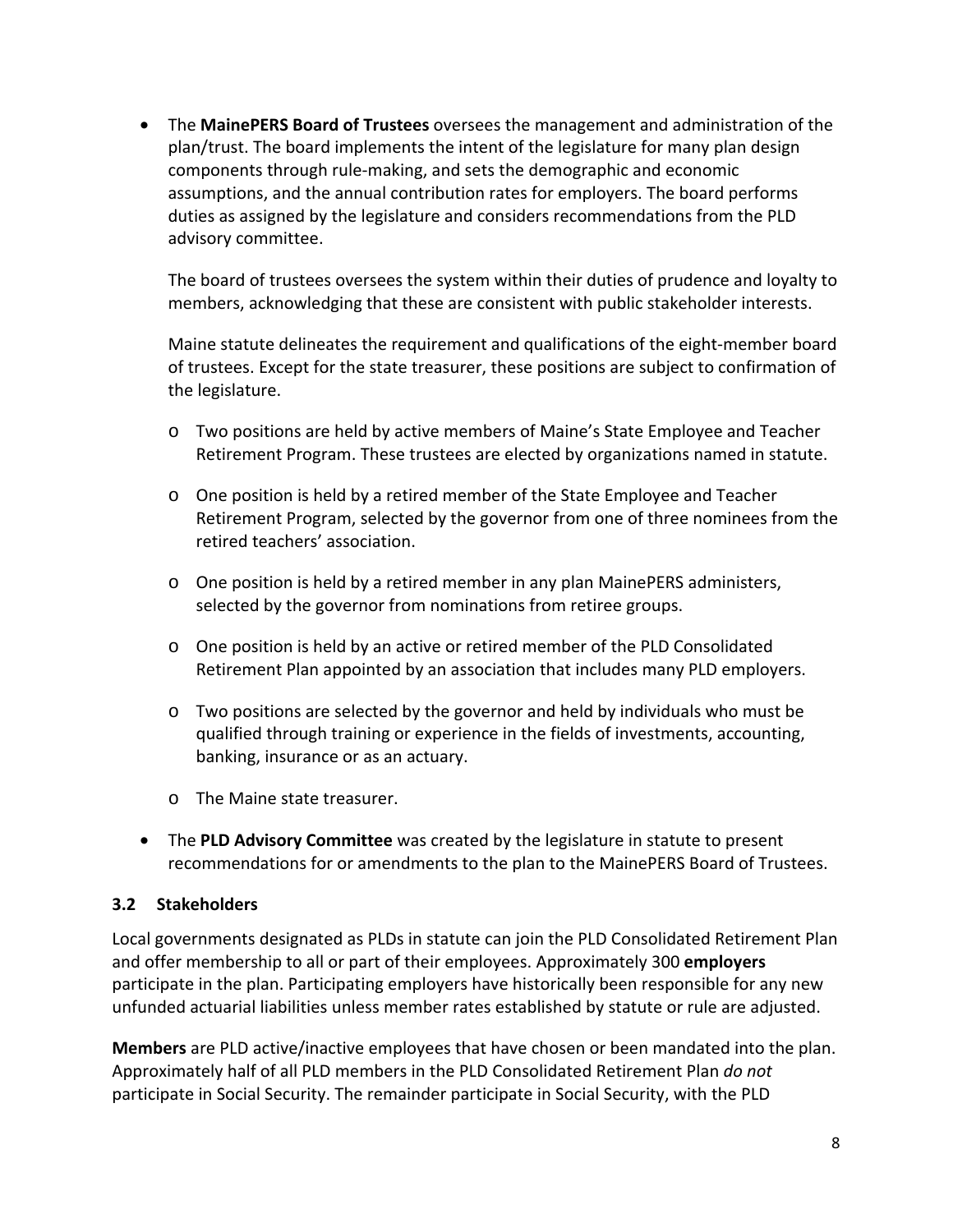Consolidated Retirement Plan as a supplemental plan. Employees offered a supplemental plan must decide at time of hire whether to participate in the PLD Consolidated Retirement Plan in addition to Social Security. This is an irrevocable decision.

**Retirees and beneficiaries** receive retirement benefits and if entitled, cost-of-living adjustments throughout their retirement or term of eligibility.

The **public** holds governments responsible for prudent management of all employee benefits and to minimize intergenerational transfer.

The **financial markets** play a role in funding defined benefit pension benefits, similar to the role they play in defined contribution plans. Prudently managed, investments can help create retirement security.

### **3.3 Member and Beneficiary Counts**

#### **Table 1. Member and Beneficiary Counts**

| <b>Employers</b> | <b>Active Employees</b> | <b>Disability</b><br><b>Retirees</b> | <b>Retirees</b> | <b>Average Annual Benefit</b> |  |  |  |  |
|------------------|-------------------------|--------------------------------------|-----------------|-------------------------------|--|--|--|--|
| 294              | 11.195                  | 397                                  | 8,609           | \$15,707                      |  |  |  |  |

*Source: MainePERS Valuation*

# **3.4 Current Plan Design**

Employers can select the specific plan design they want to offer their employees from 11 defined benefit options. These options include designs in lieu of Social Security, or in addition to Social Security. See Appendix A.

The options vary to meet the needs of the member population, such as public safety employees. However, the overall structure of each option except for the defined contribution plan shares commonalities of a traditional defined benefit plan design.

### **3.4.1 General Plan Option Provisions**

- The retirement benefit is based on a set accrual rate ranging from 1%–2.67% of average final compensation (the average of the highest three years' earnings) for each year worked. The most common option selected is 2%.
- Five-year vesting
- Age 60 normal retirement age for plan members joining before July 1, 2014
- Age 65 normal retirement age for plan members joining on after July 1, 2014
- 25-year service retirement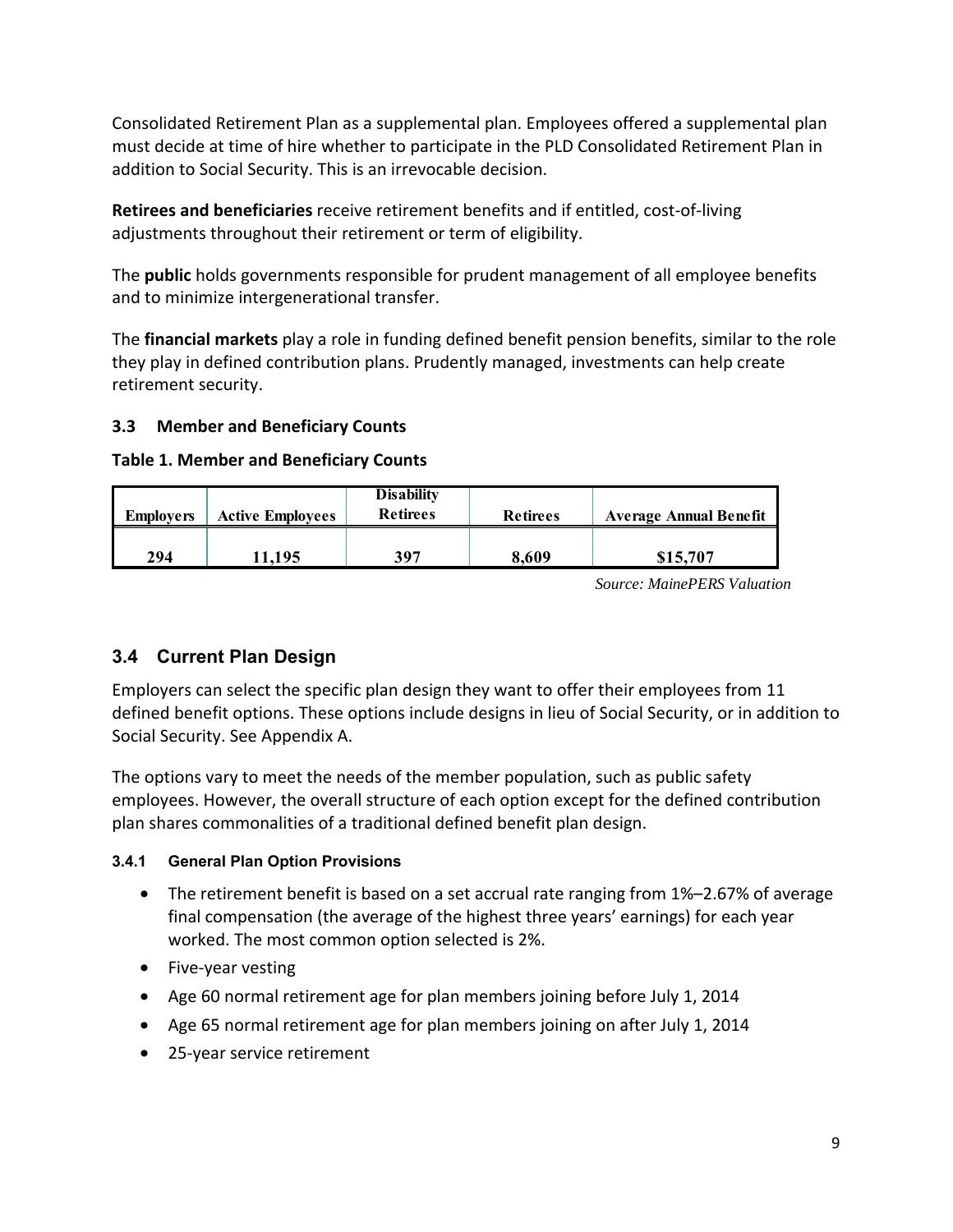- o Members with an age 60 normal retirement age who retire before age 60 with 25 years of service receive a benefit reduction of approximately 2.25% for each year retired before age 60.
- o Members with an age 65 normal retirement age who retire before age 65 with 25 years of service receive a benefit reduction of 6% for each year retired before age 65.
- o Members in the age 55 Plan option who retire before age 55 with 25 years of service receive a benefit reduction of either 2.25% or 6% depending on if they joined the Plan before on or after July 1, 2014.
- Disability retirement and death benefits for eligible members
- Transferable service credits between employers covered by the PLD Consolidated Retirement Plan
- Employer contributions remain with the PLD Consolidated Retirement Plan when a member terminates membership.
- Group term life insurance at the choice of the employer

#### **3.4.2 Discretionary Plan Provisions**

• Up to 3% per year Consumer Price Index for Urban Consumers based cost-of-livingadjustment after one full year in retirement

#### **3.5 Current Risk Allocation**

The current structure of the PLD Consolidated Retirement Plan has a traditional risk distribution.

- **Members** have fixed contributions. They can bear market risk if their fixed contribution rate is increased or decreased by state statute. They also bear the risk in building their own retirement security if benefits are increased or decreased.
- **Employers** bear market risk through annual increases or decreases in contributions. When the plan is underfunded, this is the difference between the total actuarially determined rate and the member fixed rate. Employers also bear the risk of increased contributions when other employers withdraw from the plan. Withdrawal risk was not contemplated when the plan was developed and overfunded, so there are currently no withdrawal impacts to the withdrawing employer.
- **Retirees** bear market economic risk if market losses are severe enough to freeze or permanently reduce the annual cost-of-living adjustment.
- **Taxpayers** bear market volatility risk if the volatility creates significant unfunded actuarial liability cost impacts in the employer budget.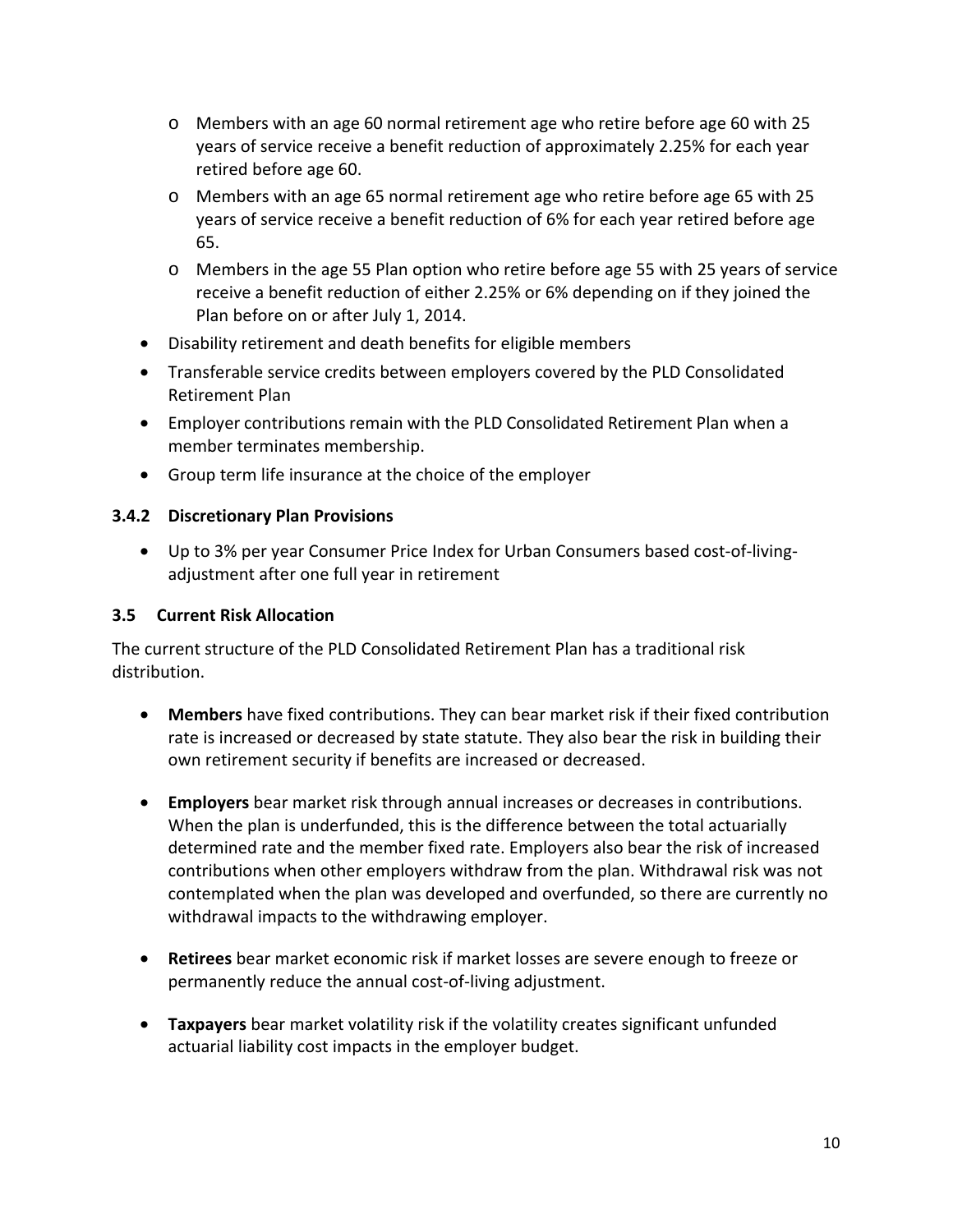#### **3.6 Current Plan Funding**

The PLD Consolidated Retirement Plan is 87% funded on an actuarial basis as of June 30, 2017. Plan employers regularly pay the full actuarial required contribution less member contributions. Member contributions are deducted from pay.

#### **3.6.1 Contribution Rates**

Subject to an annual corridor test, employers pay an actuarially determined rate reset annually. Members pay a percentage of payroll set by legislation and rule adopted by the MainePERS Board of Trustees. The original member rates set in 1994 stayed in place until 2013 when they were increased 0.5% per year for three years to help offset the recessionary losses.

The minimum employer rate is governed by an annual corridor funding test. If the plan's funded status (the ratio of actuarial value of assets to actuarial liability) remains within a corridor of 90%–130%, the minimum required contribution rate is fixed at the minimum required rate from the prior year. If the funded ratio falls outside of the corridor, the contribution rate is adjusted to reflect 10% of the difference between the actuarially determined rate and the prior year's minimum required contribution rate.

The 2009 market crisis created extraordinary calculated rate increases for PLD employers, as shown in Figure 4. The corridor method smoothed the losses and enabled the market recovery to bring the calculated rate down as employer corridor rates were increased to close the gap.



#### **Figure 4.**

*Source: Cheiron Rate Modeling*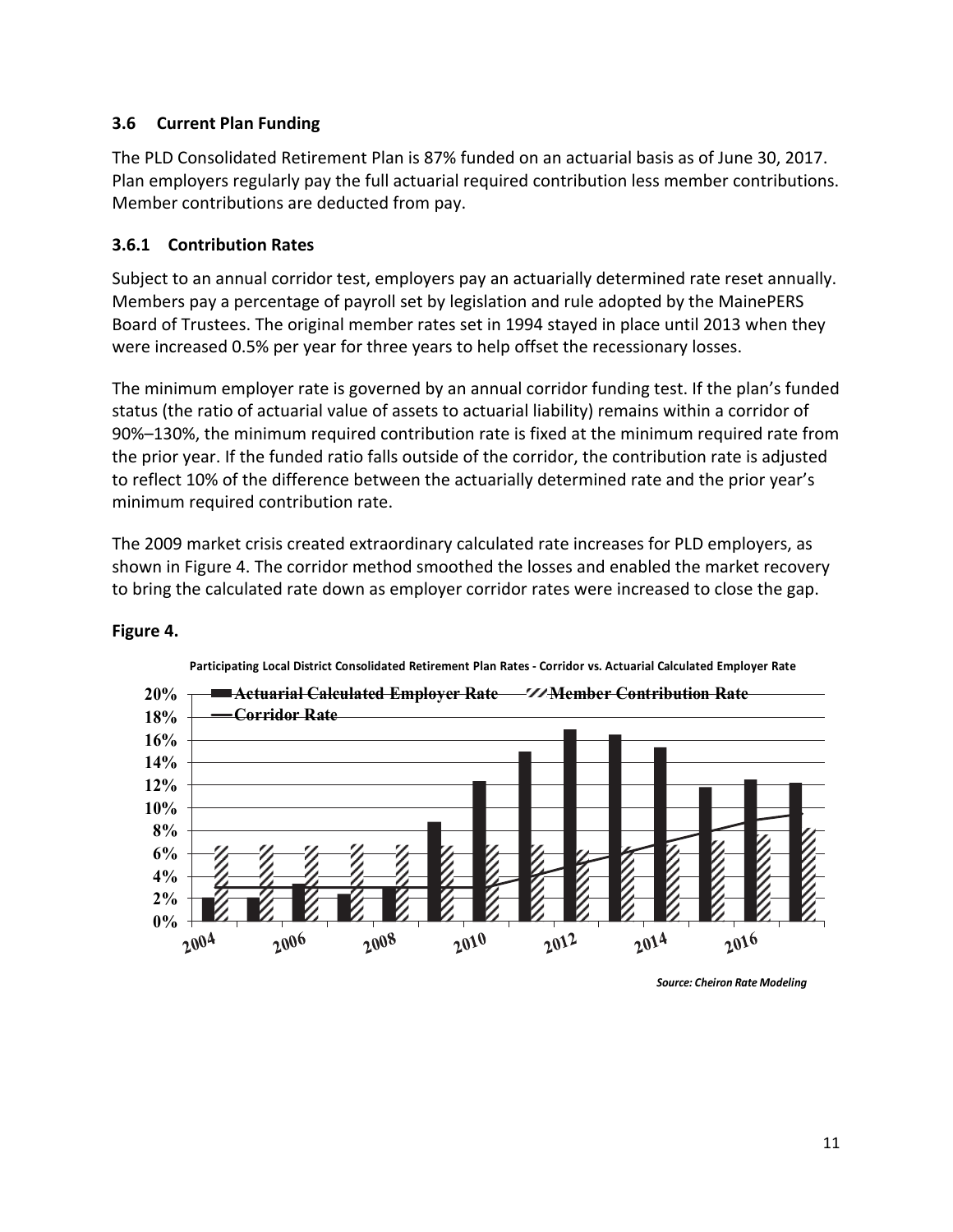# **3.6.2 Demographic and Economic Assumptions**

Economic and demographic assumptions are updated either every five years as part of an experience study or as needed in between full experience studies.

Economic and demographic assumptions have always been set to protect plan funding and within standard actuarial guidelines. The MainePERS Board of Trustees has been forward thinking in adopting assumptions. For example, they began reducing the discount rate in 2006 from 8% to 7¾% and twice thereafter to the current 6.875% rate.

|                  | <b>Experience Study or Interim Action</b> |          |                                     |                  |                        |                 |  |  |  |  |  |  |
|------------------|-------------------------------------------|----------|-------------------------------------|------------------|------------------------|-----------------|--|--|--|--|--|--|
|                  | 1994                                      | 1996     | 2001                                | 2006             | 2011                   | 2016            |  |  |  |  |  |  |
| <b>Discount</b>  | 8.00%                                     | $8.00\%$ | 8.00%                               | 7.75%            | 7.25%                  | 6.875%          |  |  |  |  |  |  |
| Wage             |                                           |          |                                     |                  |                        |                 |  |  |  |  |  |  |
| <b>Inflation</b> | 5.00%                                     | $5.00\%$ | $4.50\%$                            | $4.50\%$         | $3.50\%$               | 2.75%           |  |  |  |  |  |  |
|                  | Variant of UP-94                          |          | Variant of UP-94   Variant of UP-94 | Variant of UP-94 | <b>RP 2000</b>         | Rates are based |  |  |  |  |  |  |
| Mortality        |                                           |          |                                     |                  | <b>Mortality Table</b> | on $104\%$ and  |  |  |  |  |  |  |

*Source: MainePERS Valuations*

### **3.6.3 Funded Status**

The PLD Consolidated Retirement Plan funded status was greater than 100% from the time of its inception in 1994 through the 2008 actuarial valuation. This level of overfunding was created by exceptionally strong investment returns from the 1994 inception of the plan until 2002. Lowering employer contribution rates to 3% allowed the plan to remain 108%–110% funded until the recession knocked it down to 90% by fiscal year 2014.

To avoid employer withdrawal risk in the post-recession economy, employer rates were gradually returned to the full 8% starting in 2010 by 1% each year. Three 0.5% member rate increases were implemented in fiscal years 2015, 2016 and 2017 as a preliminary move toward member risk-sharing. These increases are intended to reverse as the plan funding improves.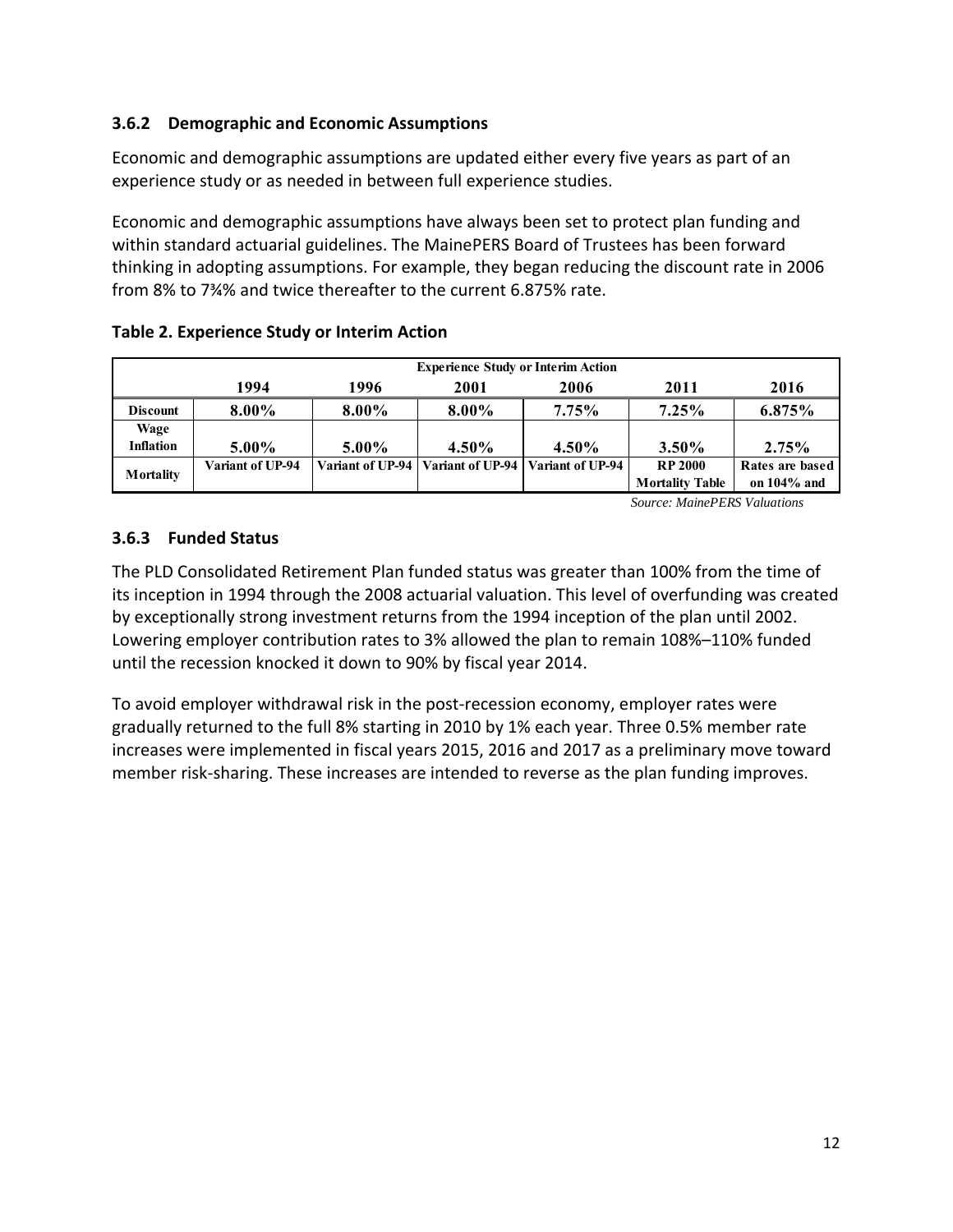**Figure 5.** 



# **4. INCREASING BENEFIT SECURITY WITH A NEW RISK FRAMEWORK**

MainePERS adopted the goal of increasing the assurance that PLD Consolidated Retirement Plan members would receive their defined benefit throughout their retirement.

### **4.1 Identifying and Addressing Risks to Increase Benefit Security**

The first step in achieving the goal of increasing retirement benefit security was to assess the risks facing defined benefit plans. In early 2016, five primary risks threatening benefit security were identified:

- 1. Sustained market returns below MainePERS 6.875% earnings assumption or a significant market correction would create high or multiple rate increases to employers, members or both.
- 2. Employer rates that either threaten to or go too high increase the possibility that employers discontinue participation in the plan.
- 3. Member rates that go too high discourage enrollment in the plan, especially for younger workers.
- 4. The primary labor pool for local government jobs is either older or retired workers, some of whom are retired from the PLD Consolidated Retirement Plan and are drawing their benefit.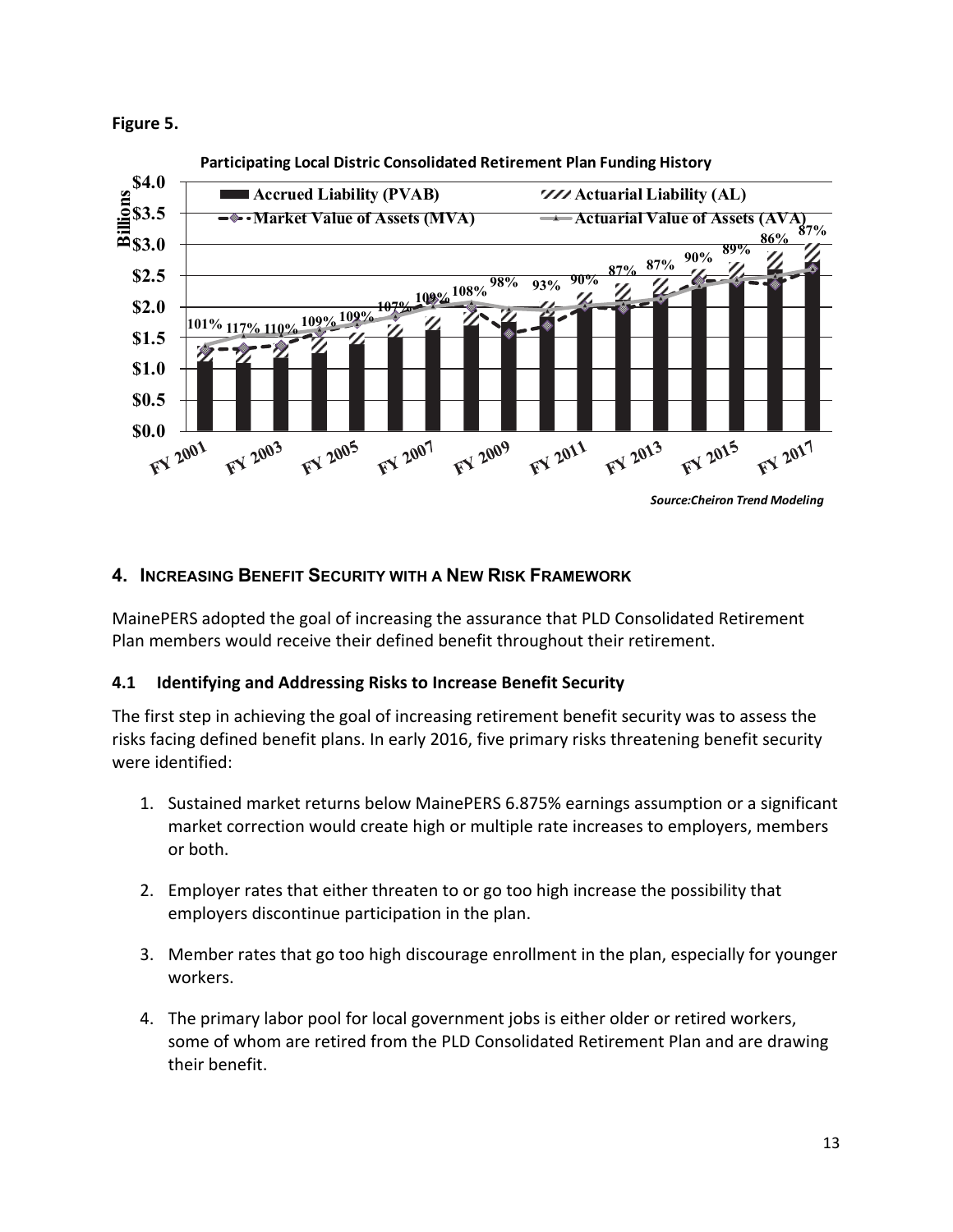5. Permanent cost-of-living adjustment reductions or freezes that are used to mitigate employer and member rates increases make it difficult for retirees no longer working to keep up with inflation.

MainePERS convened PLD Advisory Committee to discuss these risks and a framework for keeping the benefit sustainable.

Conventional steps already in place to mitigate the economic and demographic risks to the plan were reviewed, but were recognized as falling short of fully strengthening benefit security:

- MainePERS has gradually reduced the expected investment return used to calculate funding needed to pay benefits over the last decade from 8% to 6.875% as long-term investment return expectations continue to decrease in a low-interest rate environment.
- MainePERS has kept up the funding for demographic changes that increase plan cost, such as longevity.
- Contribution rates have been increased to help restore plan funding lost in the recession.
- Changes which were made to plan requirements and discretionary benefits in 2014 include:
	- o Normal retirement age increased to 65 for new members.
	- o The early retirement reduction factor was increased from 2-1/8% to 6% for new members.
	- o The cost-of-living adjustment was reduced from up to 4% of the Consumer Price Index for Urban Consumers (CPI-U) to up to 3% of the CPI-U.
- MainePERS adjusted its asset allocation to reduce expected risk while maintaining expected return.
- Based on the modeling discussed earlier in this paper, MainePERS recognized the 2014 steps alone were not adequate to sustain the plan during (1) an ongoing low interest rate environment, (2) future financial market corrections, or (3) shifting demographics such as longer life spans or retirees returning to work in a PLD Consolidated Retirement Plan covered position while collecting a benefit from the plan. Current state law prohibits members from re-entering the plan with certain exceptions, but generally allows members to return to their previous position after retiring at or after normal retirement age and still collect their plan retirement benefit.

Traditional tools available to restore funding, including increasing contribution rates, reducing the basic benefit for future members, reducing ancillary benefits current members or freezing or reducing cost-of-living adjustment, are not acceptable long-term measures to employers, members or retirees. Without new tools or methods to protect benefits and funding, the longterm sustainability of the plan is threatened.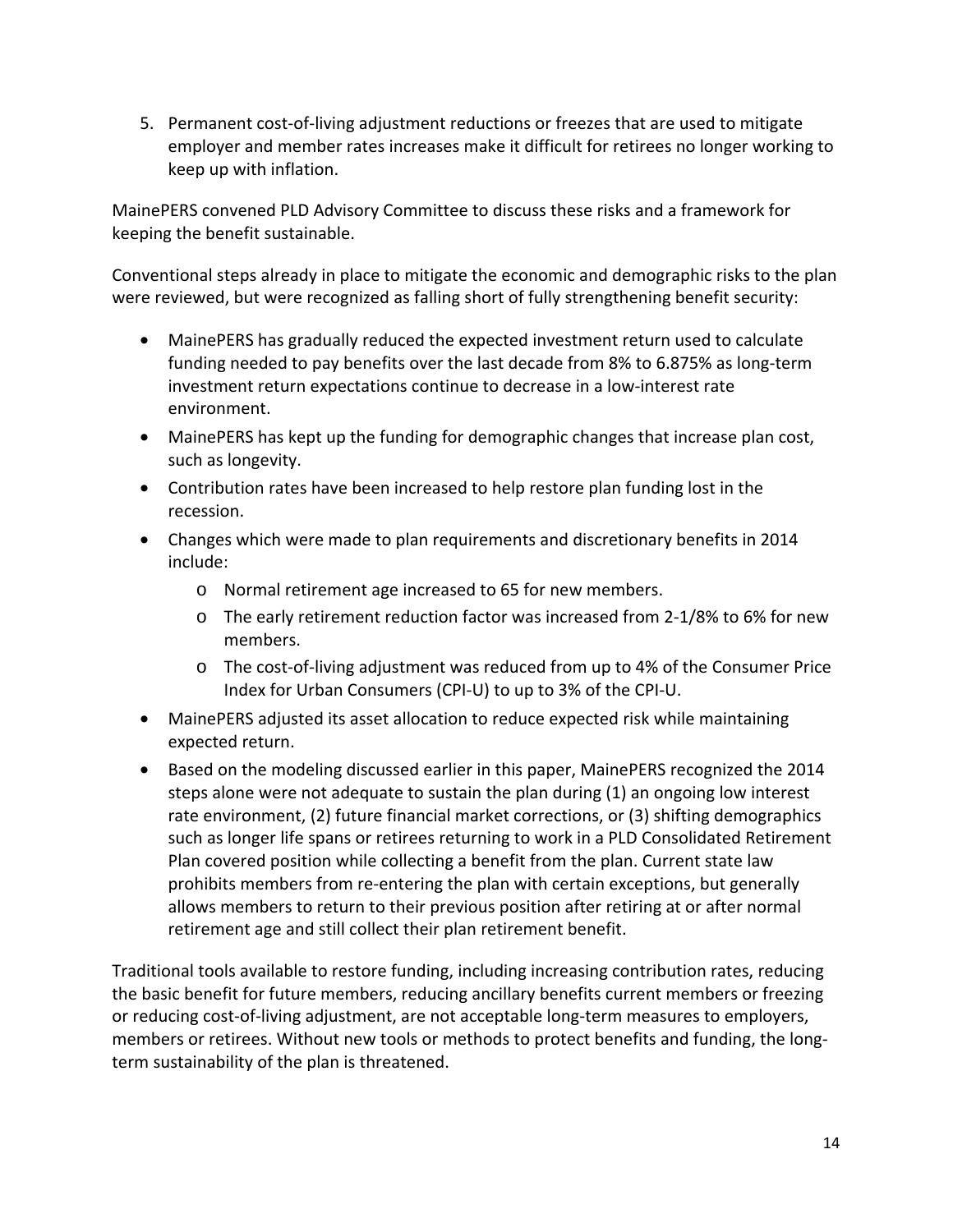# **4.2 New Benefit and Risk Management Structure**

MainePERS used a pragmatic approach to increasing benefit security by keeping the mechanics of the plan essentially unchanged; that is, the plan design should remain familiar to members and employers. The primary goal was to make sure a member could rely on receiving their basic defined benefit as determined by the formula of average final compensation  $\times$  the multiplier  $\times$ service credit throughout their retirement.

Changes for consideration were identified by (1) analyzing the conditions that threaten benefit security, and (2) devising a framework that mitigates these threats with changes that are straightforward and as nondisruptive as possible. The framework was designed to

- 1. Keep the existing basic defined benefit structure in tact
- 2. Modify discretionary add-on benefits
- 3. Create a risk-sharing mechanism that shares risk fairly
- 4. Protect against employer withdrawals
- 5. Adjust actuarial and investment decisions to continue lowering risk in the plan

No reasons were identified to change the existing governance structure, which is strong and balances stakeholder interests of maintaining the strength of the PLD Consolidated Retirement Plan. The MainePERS Board of Trustees has been changing actuarial assumptions and the strategic asset allocation over the last decade in coordination with the changing economic and demographic environment.

### **4.2.1 Protecting the Basic Benefit**

No changes were made to the basic benefit formula of average final compensation  $\times$  the multiplier × service credit. This formula provides a stable and predictable basis for member retirement saving and planning.

### **4.2.2 Adjusting Incentives, Subsidies and Disretionary Add-ons**

All plan provisions other than the basic benefit were reviewed to determine which were part of the basic benefit and which were ancillary, or may have been added for other reasons. Ancillary benefits that were determined not to be critical to the basic benefit were evaluated as (1) niceto-have but not necessary, (2) included in the plan to control employee behavior in the workplace such as sick-time, or (3) included for other reasons not necessarily related to retirement. Costs for these add-on provisions were estimated, and the higher cost options were modified or eliminated.

### **4.2.2.1 Sick/Vacation Leave Incentives**

Unused sick and vacation leave may increase the final benefit calculated at retirement. These increases were classified as add-ons to the benefit because they are not part of the basic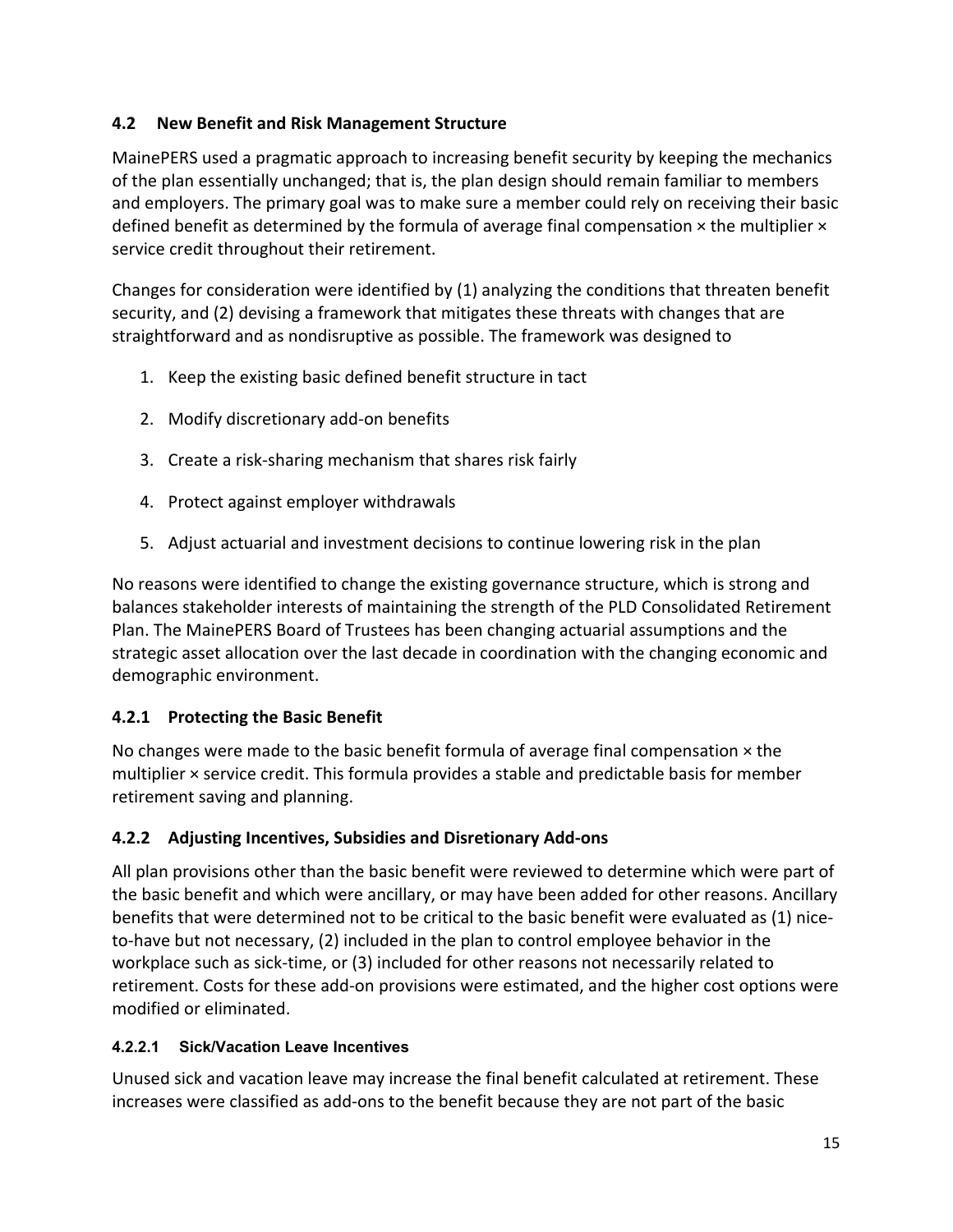benefit formula, and vary by individual behavior. The original proposal presented to the PLD Advisory Committee was to eliminate these provisions. Removing them entirely was determined to be problematic because some members have counted on their unused sick and/or vacation leave increasing their final benefit.

The final recommendation was to maintain these provisions for members with 20 or more years of service at retirement. The original proposal was modified through the committee's discussion and evaluation process after recognizing these provisions serve as a retention incentive which benefits both employers and the plan. See Table 3.

Keeping a level number of members in the plan is very important to the health of the plan, which is why retaining members is also considered important. Plan sustainability can be threatened when members leave and are replaced by employees that do not join the plan but choose other retirement options. In the end, this change created a smaller but still noticeable contribution rate reduction.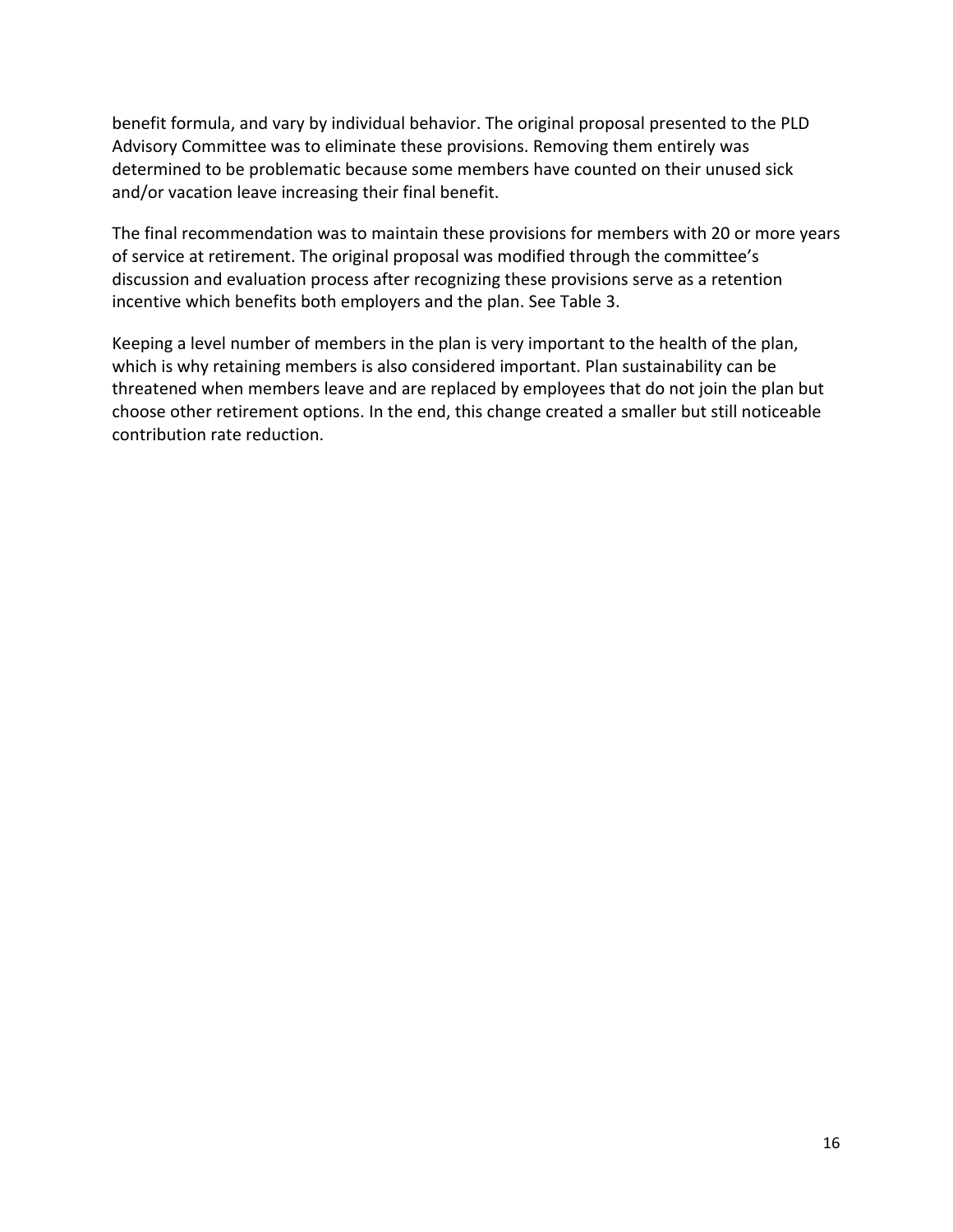#### **Table 3. Changes to Sick/Vacation Provisions**

| <b>Current Sick/Vacation Leave Provisions</b>                                                                                                              | <b>Proposed Change</b>                                                                                                                                                                                       |
|------------------------------------------------------------------------------------------------------------------------------------------------------------|--------------------------------------------------------------------------------------------------------------------------------------------------------------------------------------------------------------|
| All retiring members may include up to<br>$\bullet$<br>30 days of unused, paid sick and/or<br>vacation leave in average final<br>compensation calculation. | All retiring members with 20 or more<br>$\bullet$<br>years of service at retirement may<br>include up to 30 days of unused, paid<br>sick and/or vacation leave in average<br>final compensation calculation. |
| All retiring members may receive<br>$\bullet$<br>service credit up to 90 days of<br>unused, unpaid sick and/or<br>vacation leave.                          | All retiring members with 20 or more<br>$\bullet$<br>years of service at retirement may<br>receive service credit up to 90 days of<br>unused, unpaid sick and/or vacation<br>leave.                          |

#### **4.2.2.2 Early Retirement Subsidy**

The early retirement reduction factor is frequently perceived as and referred to as a "penalty" even though it is the recovery of costs incurred when a member retires before normal retirement age. Maine PLD Consolidated Retirement Plan members retiring before normal retirement age are not charged the full cost for this added benefit. The costs of this personal choice by some members are instead subsidized by the rates of employers and all other members not retiring early.

The final recommendation was to eliminate any early retirement subsidy in its entirety so that each member choosing to retire early will fund their own early retirement. Part of this recommendation is that members may delay their cost-of-living adjustment until normal retirement age eligibility, which may somewhat decrease their individual early retirement reduction factor. Members with at least 20 years of creditable service when the change goes into effect would be grandfathered under the existing, subsidized structure. See Table 4.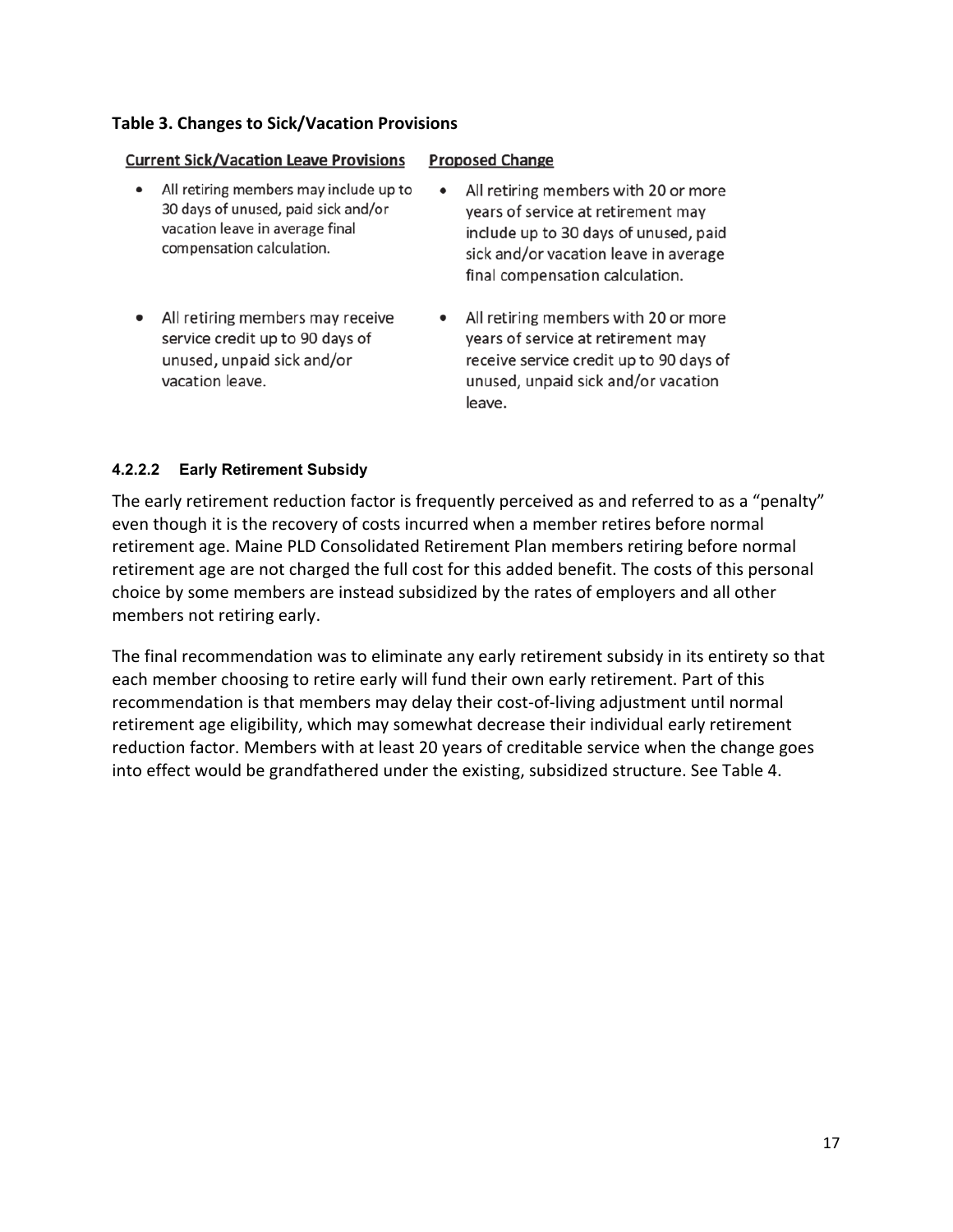#### **Table 4. Changes to Early Retirement Reduction Provisions**

#### **Current Early Retirement Reduction Provision Proposed Change**

- Benefits of all retiring members eligible to retire hired before July 1, 2014 are reduced by 2.125% for each year retiring before normal retirement age.
- Benefits of all retiring members eligible to retire hired after June 30, 2014 are reduced by 6% for each year retiring before normal retirement age.

- Retirement benefits for all retiring members eligible to retire will be reduced by the full actuarial costs to the Plan (approximately 8% per year).
- *Exception current retirement subsidies will continue to be available to members with 20 or more years of service as of June 30, 2018.*

#### **4.2.2.3 Retire/Rehire Subsidy**

Retirees may be rehired into active employment and continue to collect their pensions. They do not accrue any additional benefits, but the plan loses employer contributions that would have been made toward the unfunded liability had a new or existing active member been hired instead.

This is a challenging issue complicated by evolving economic and demographic factors. Reasons this is a popular feature of the plan are:

- Retirees or those nearing retirement understand their benefit may not support them in retirement, and their supplemental retirement savings are not adequate to make up the difference. Earning two incomes, a paycheck, and a pension benefit helps them prepare for retirement.
- Retirees or those nearing retirement may not be ready to retire, but make the decision that two incomes, a paycheck and a benefit, is more beneficial than additional service credit and a higher benefit.
- Employers mistakenly calculate that they save money by not paying retirement costs for the plan, not understanding that the unfunded liability costs would be spread over fewer active members, causing the employer contribution rate to increase.
- Many local government employers are facing a labor pool shortage; the pool that does exist are older or retired workers (the average age of entry into the PLD Consolidated Retirement Plan is 37).
- Employers can enhance successful recruitment by offering a defined contribution option outside of the plan, so that rehired annuitants receive a paycheck, a benefit, and contributions to a defined contribution plan.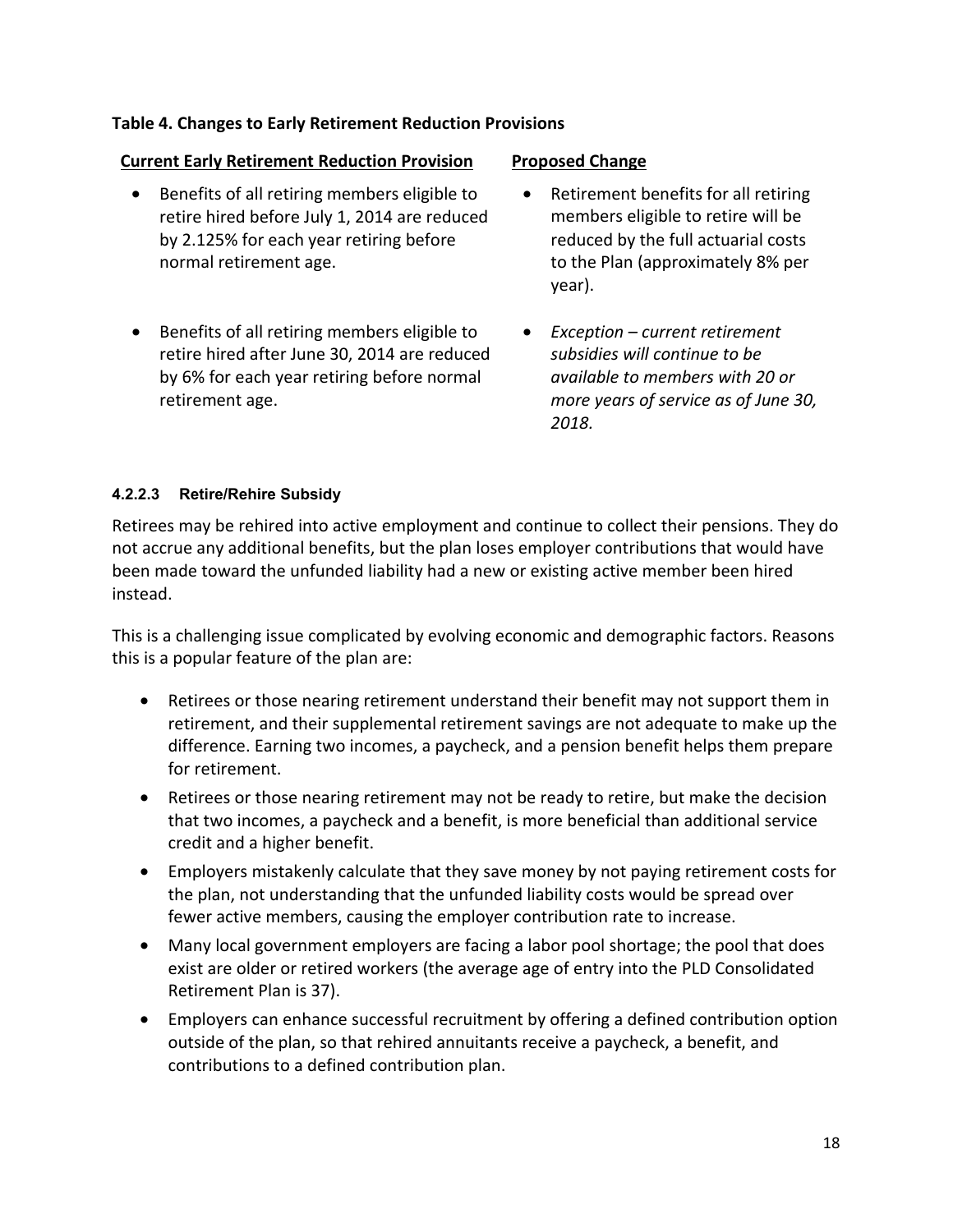Under most circumstances, Maine statute prohibits MainePERS retirees from re-entering the same plan in which they were a member. Possibly this provision and the ability to receive a benefit and return to noncovered employment in an eligible position dates back to attempts to provide employers a tool to recruit for hard-to-fill positions.

MainePERS has been tracking retire/rehire each year to determine if the practice has an adverse effect on plan costs. While the data to date is not yet convincing, anecdotally it can be seen that employers and members are starting to consider this option in career planning. The recommendation was to continue the practice to assist employers in filling open positions, but add conditions that make it cost-neutral to the plan.

# **Table 5. Changes to Retire/Rehire Provisions Current Retire/Rehire Provision Proposed Change**

• Members who retire at or after their normal retirement age may return to employment for a MainePERS Participating Local District Consolidated Retirement Plan employer and continue to receive their Plan retirement benefit for no additional cost to the employer or retired annuitant.

- Members may no longer retire at or after their normal retirement age, receive a benefit, and occupy a MainePERS covered position.
- The employer can opt to pay the same total (normal and UAL) costs that are paid for other active members for retired rehires. How this is structured is up to the employer/Participating Local District Consolidated Retirement Plan annuitant, i.e., it can be paid by the employer, the rehired annuitant or both.

-OR-

• The employer can require the rehired Participating Local District Consolidated Retirement Plan annuitant to re-enter the plan, discontinue receiving benefits and accrue additional service credit.

### **4.2.2.4 Cost-of-Living Adjustment**

The PLD Consolidated Retirement Plan includes a cost-of-living adjustment. This important provision assists members in adjusting to inflation throughout their retirement.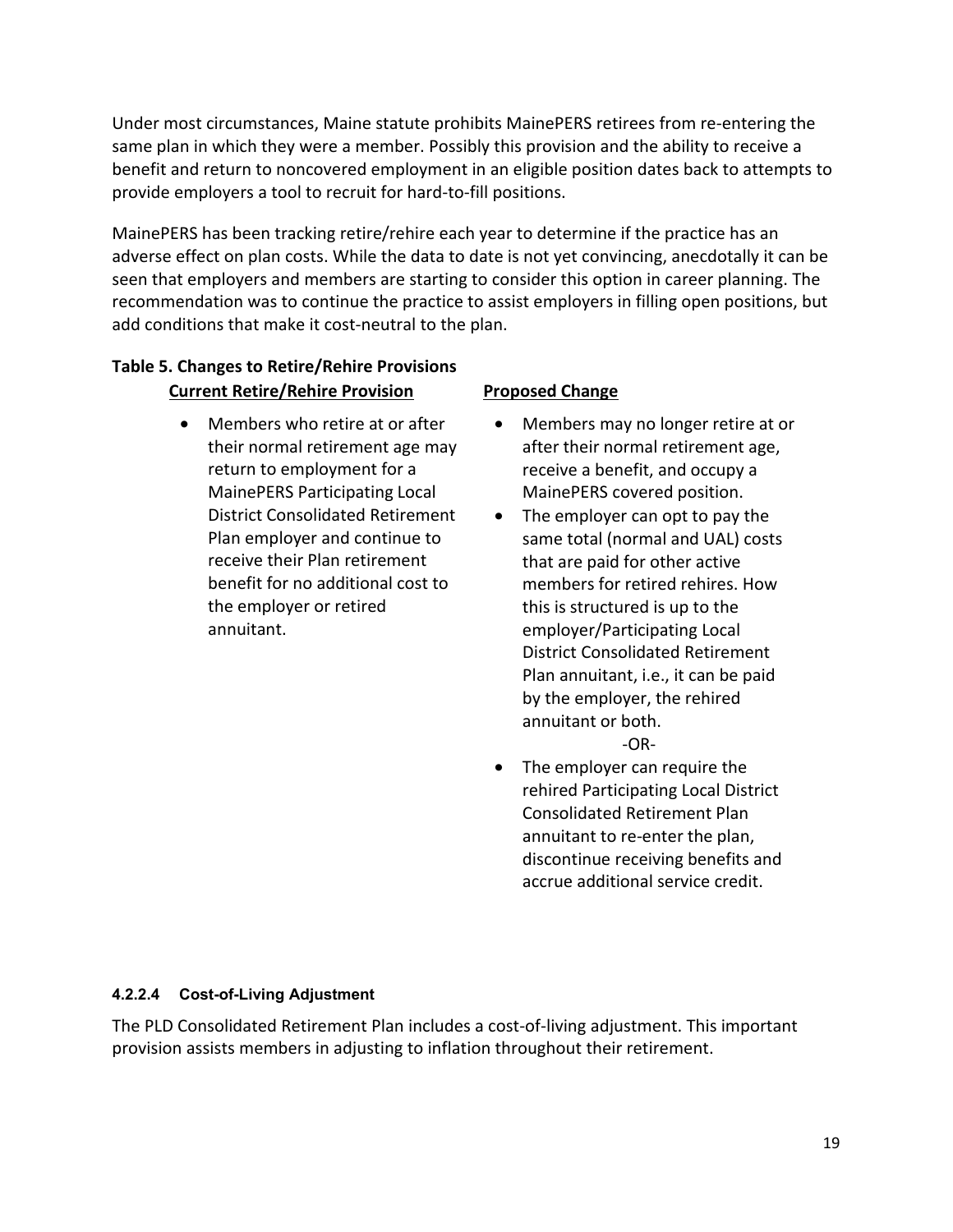Creating a sustainable contribution rate structure required some level of cost reduction in the plan. Adjusting the cost-of-living-adjustment to more closely approximate expected inflation achieved this needed cost reduction. The PLD Advisory Committee is analyzing benefit distribution levels to decide what is the best way to distribute future cost-of-living-adjustments among retirees. See Table 6.

#### **Table 6. Changes to Cost-of-Living Adjustment**

#### **Current Cost-of-Living Adjustment Provision Proposed Change Choices**

• Eligible retirees receive an annual costof-living-adjustment on their benefit up to 3% based on the Consumer Price Index for Urban Consumers.

- Eligible retirees receive an annual cost-of-living-adjustment up to 3% of the first \$30,000 of their retirement benefit based on the Consumer Price Index for Urban Consumers. Annual increases on the base \$30,000 are cumulative. New eligible retirees receive their adjustments on the base in effect. -OR-
- Eligible retirees receive an annual cost-of-living-adjustment on their benefit up to 2.25% based on the Consumer Price Index for Urban Consumers.

### **4.2.3 Mitigating Contribution Rate and Economic Risks**

The risk-sharing mechanism is the cornerstone change of the new PLD Consolidated Retirement Plan structure. This is because it sets the direction for other plan decisions by using contribution rate cap and minimum rates. For example, additional benefits, added investment risk, earning assumptions and other decisions must be scrutinized to determine how each decision will impact MainePERS ability to keep contribution rates safely within these boundaries and able to absorb market risk.

Market volatility can create unsustainable contribution rate volatility depending on when and in what order it occurs. As discussed earlier, trust fund allocations to equities, including MainePERS, have increased over the last 20 years as fixed income returns, specifically bonds, have declined and remained low.

MainePERS addressed this volatility by lowering its assumed rate of return from 8% in 2006 to 6.875% in 2017. In addition, risk parameters were introduced into the strategic asset allocation. While these are critical measures, further risk-management tools were needed to increase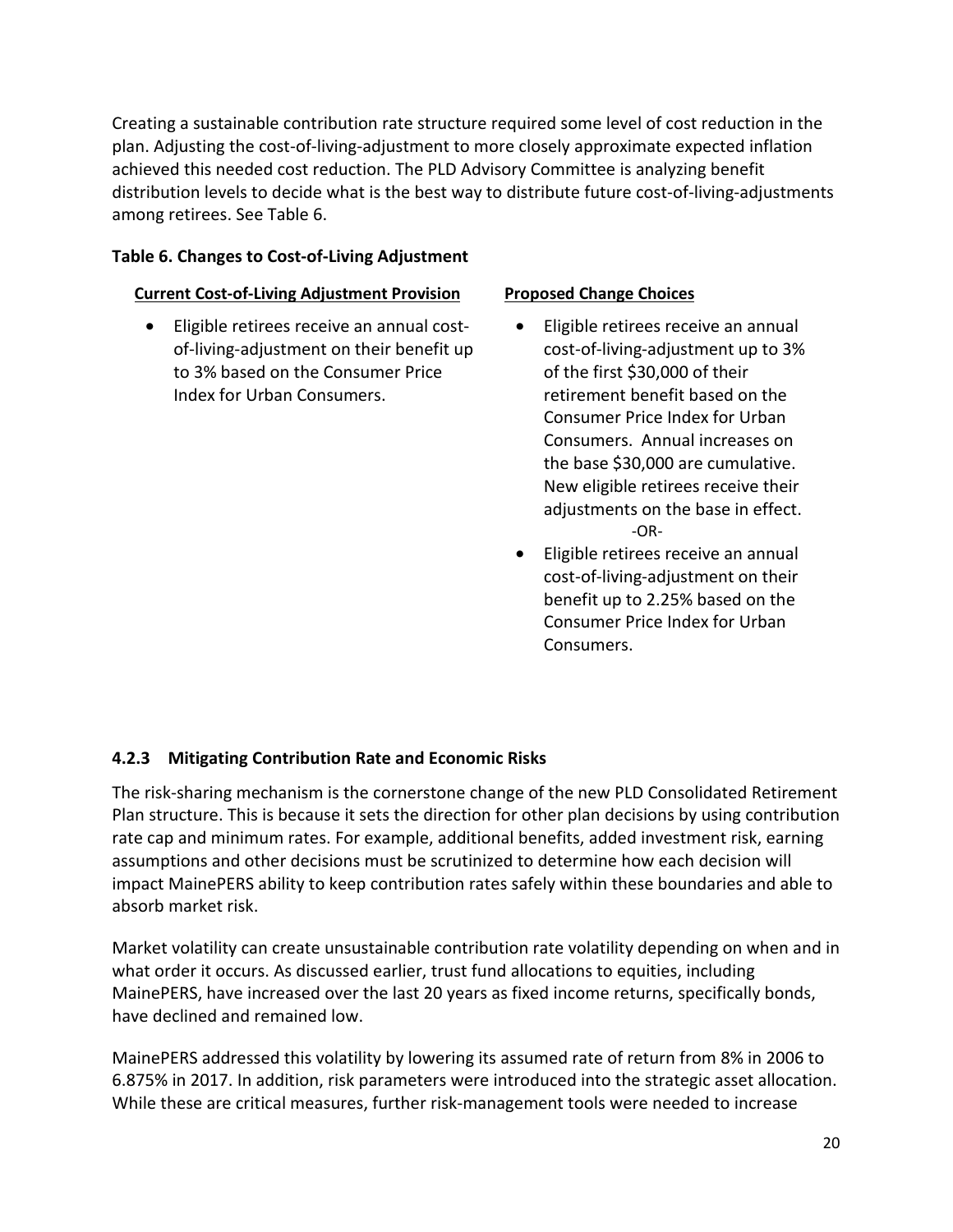MainePERS ability to pay retirement benefits throughout members' eligibility. The new framework does this through two mechanisms.

# *4.2.3.1 Contribution Rate Risk Reduction*

The PLD Consolidated Retirement Plan experienced an unfortunate intersection of the 2008– 2009 economic downturn and simultaneously returning plan employer contribution rates back to the original full funding costs.

As employer contribution rates gradually increased by 1% per year beginning in fiscal year 2010, few if any employers remembered the original cost of the plan was an 8% contribution rate. As a result, PLD employers became increasingly agitated over growing pension costs to which they saw no end.

At the same time, member contribution rates were increased to 8%, making it more challenging to recruit new, younger members into the plan. The combination of these factors caused MainePERS to create a new funding framework to mitigate contribution rate risk.

The new framework is based on sharing market risk more equitably than the current framework. Employers and members will share market risk, both positive and negative, through variable contribution rates adjusted annually. See Table 7.

# **Table 7. Changes to Current Rate Structure**

### **Current Rate Structure**  Proposed Change

- Employee rates are fixed based on the plan option in which they are a member.
- Employer rates are variable, and are the difference between the required normal and unfunded actuarial liability rates and the employee fixed rate.

- Both employer and member rates will vary annually based on market performance.
- After setting initial base rates, 55% of future gains/losses will be allocated to employers, and 45% allocated to members.
- Contributions rates will be capped at 21.5% of payroll:
	- Employer cap 12.5%
	- Employee cap 9%

Rate caps may be adjusted for economic or demographic factors. At a minimum, rate caps will be reviewed at each experience study.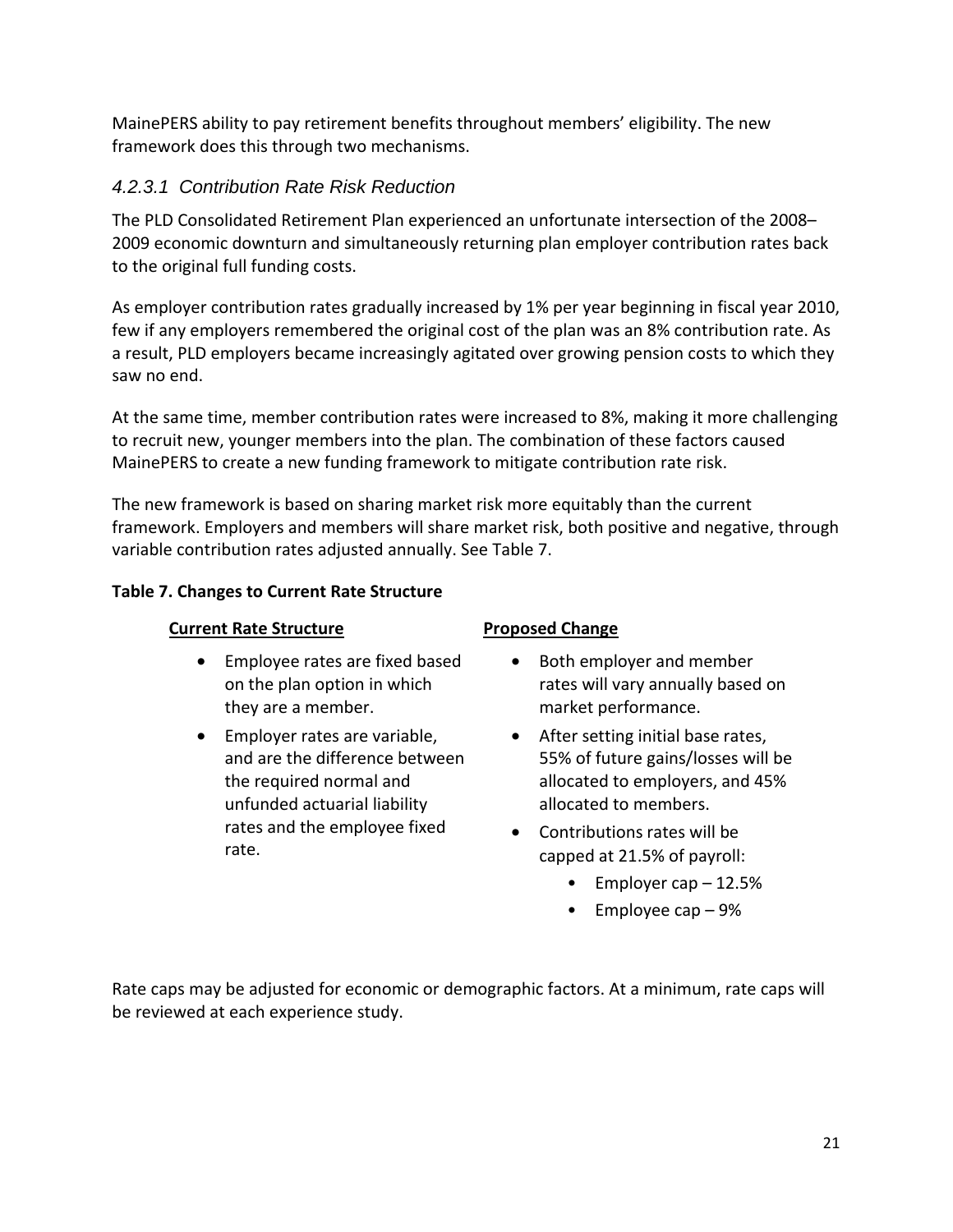# **4.2.3.2 Cost-of-Living-Adjustment Protection**

Under the traditional approach to defined benefit plan funding, reducing or freezing benefits such as the cost-of-living-adjustments is usually one of the first options to reduce retirement plan costs when contribution rates reach unsustainable levels due to adverse experience. Freezing or reducing this retirement benefit adjustment, permanently or temporarily, can provide significant funding requirement relief.

However, this traditional method disproportionately allocates market risk to retirees who are no longer earning income to offset the reduction. The new framework shares market risk with retirees more equitably.

Retirees will receive an adjusted cost-of-living-adjustment when market losses are excessive, with the goal of never freezing a cost-of-living-adjustment in response to a year of poor returns. This new framework, along with a goal to reach 120% funding of the plan currently under consideration, will avoid concerns that any of the three stakeholders receive preferable treatment. See Table 8.

# **Table 8. Changes to Cost-of-Living Risk**

# **Current Cost-of-Living Adjustment Risk Proposed Change**

- Cost-of-living-adjustments are cumulative.
- Cost-of-living-adjustments may be reduced or frozen.

- Cost-of-living-adjustments are cumulative.
- When market losses are severe enough to cause employer and member rates to exceed their caps, the excess will be smoothed into future cost-of-livingadjustments.
- Future market gains will also be smoothed into cost-of-livingadjustments until the losses are recovered.

This approach places retirees in a more equitable position in relation to employers and members, and eliminates subjective reductions. It also enables retirees to continue to increase their benefit each year to stay closer to inflation than when subject to arbitrary freezes.

# **4.2.4 Withdrawal Liability**

The PLD Consolidated Retirement Plan does not currently address withdrawal liability.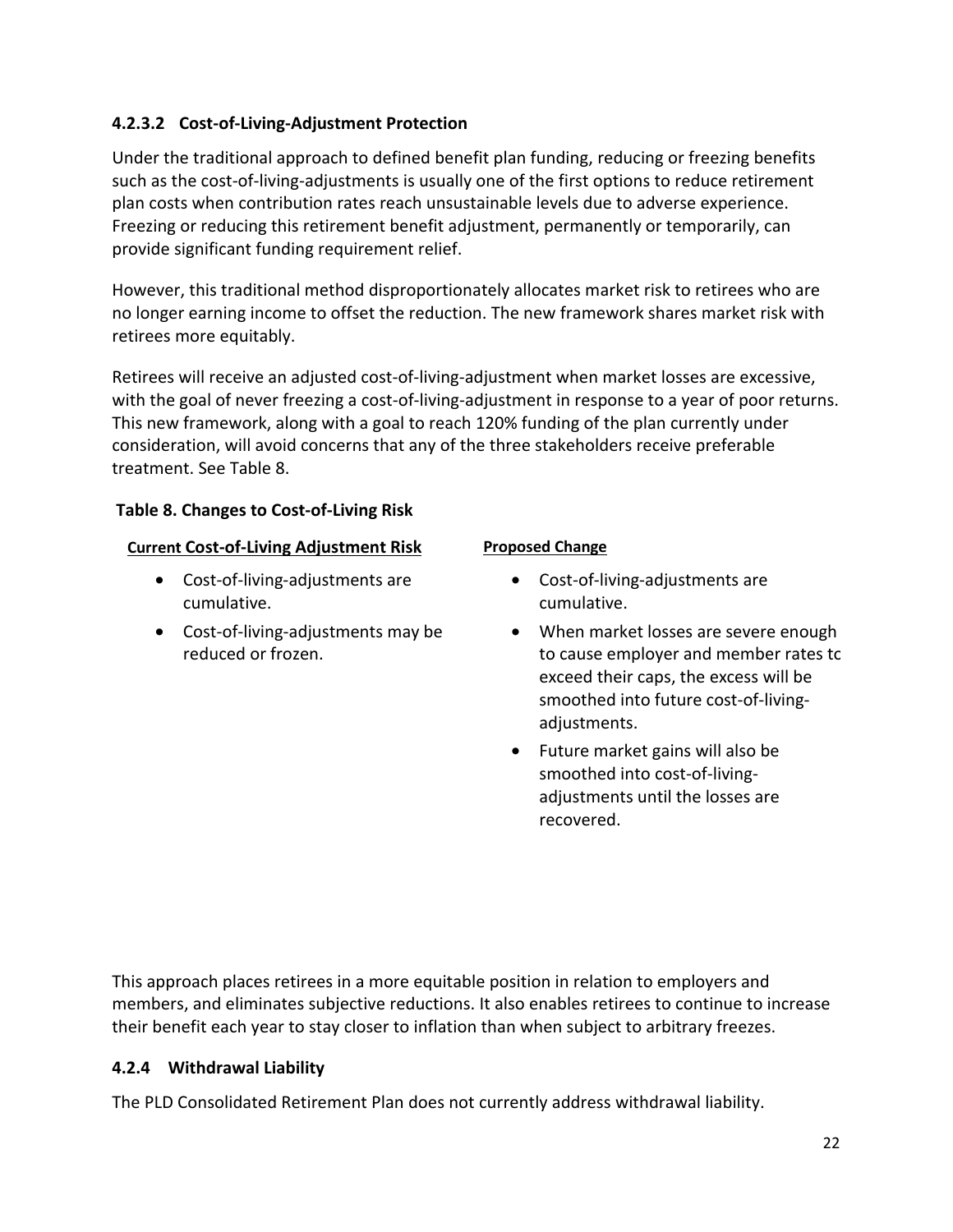Provisions under consideration to protect the plan are:

#### *Full Withdrawal*

The system's actuary will calculate the unfunded actuarial liability ("UAL") of the PLD's Consolidated Retirement Plan as of the most recent valuation date that precedes the withdrawal date. The actuary will allocate a portion of the UAL to the withdrawing PLD based on the proportion of the withdrawing PLD's total covered payroll to the total covered payroll of the entire consolidated plan as of the valuation date.

The actuary then will subtract from the withdrawing PLD's UAL amount the present value, as of the withdrawal date, of UAL payments the PLD has made since the valuation and UAL payments the PLD is expected to pay through the payment of employer contributions after withdrawal on those employees who remain active members.

The withdrawing PLD may pay this withdrawal liability amount in a lump sum or amortize it over a period of up to 10 years at the actuarial assumed rate of return used in the most recent valuation that precedes the withdrawal date.

The withdrawing PLD would continue to pay the employer rate (normal cost and UAL) on its covered payroll.

#### *Partial Withdrawal (Entering into a New Participation Agreement That Excludes New Hires in a Class of Employees Currently Covered)*

The withdrawal liability amount is calculated the same way as for a full withdrawal, except that the portion of the plan's UAL that will be allocated to the partially withdrawing PLD will be based on the proportion of the PLD's covered payroll for that class of employees to the total covered payroll of the entire consolidated plan as of the valuation date.

The withdrawal liability payment can be paid in the same manner as in the case of a total withdrawal.

The PLD would continue to pay the employer rate (normal cost and UAL) on its covered payroll.

### **4.2.5 Change in Unfunded Actuarial Liability Amortization Method**

The corridor method that has been used to set contribution rates was effective when the PLD Consolidated Retirement Plan remained funded at more than 100%. The method slowed the path to full funding, however, in the wake of the severity of the 2009 market losses.

The PLD advisory committee is recommending a change in method of the unfunded actuarial liability from the corridor to the calculated rate method to the MainePERS Board of Trustees for adoption.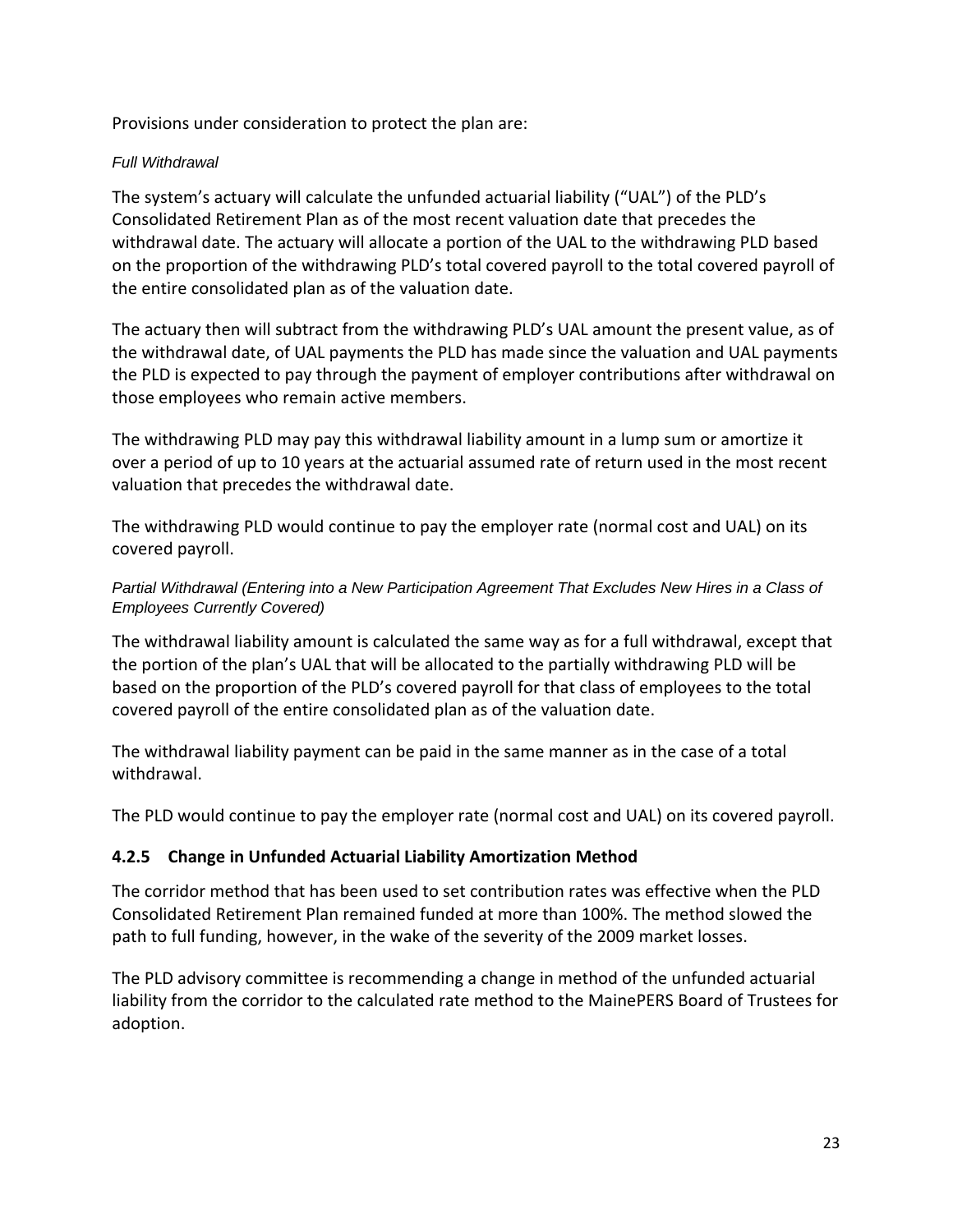### **4.3 Risk Allocation After Changes**

The proposed structure of the PLD Consolidated Retirement Plan has a new risk distribution, which shares risk more fairly and predictably.

- **Members** bear market risk by sharing 45% of the annual market risk with employers through variable contributions within a contribution rate range of a portion of the normal cost as a minimum up to a 9% of payroll cap. They also bear the risk in building their own retirement security if benefits are increased or decreased.
- **Employers** bear market risk by sharing 55% of the annual market risk with members through variable contributions with a contribution rate range of the portion of normal cost not paid by members as a minimum up to a 12.5% of payroll cap. Employers also bear the risk of their own withdrawal liability.
- **Retirees** bear market risk when market conditions cause contribution rates to exceed the employer and member caps by having excess market losses smoothed into their annual cost-of-living-adjustments until the losses are recovered.
- **Taxpayers** bear normal budget risk of increases in the employer cap rate.

Modeling using a series of historical trust fund gains and losses demonstrates how market risk can affect the PLD Consolidated Retirement Plan stakeholders under the new framework. Cheiron modeled how the new framework would operate in a period of significant volatility, using a 25-year period beginning in 1960.

Employer and member rates are increased to their caps for an extended period. Cost-of-livingadjustments are not affected until losses begin to be smoothed in, and again begin to return to schedule when returns increase. Plan funding declines but steadily returns with market recovery. Contribution caps were set at a level acceptable to employers and members. Actual conditions or impacts on the cost-of-living adjustment may make employers and members receptive to slightly higher rates.

MainePERS strategic asset allocation set to reduce contribution rate volatility is expected to also have a dampening impact on fund volatility, which may or may not create differing impacts than this 25-year historical period of returns.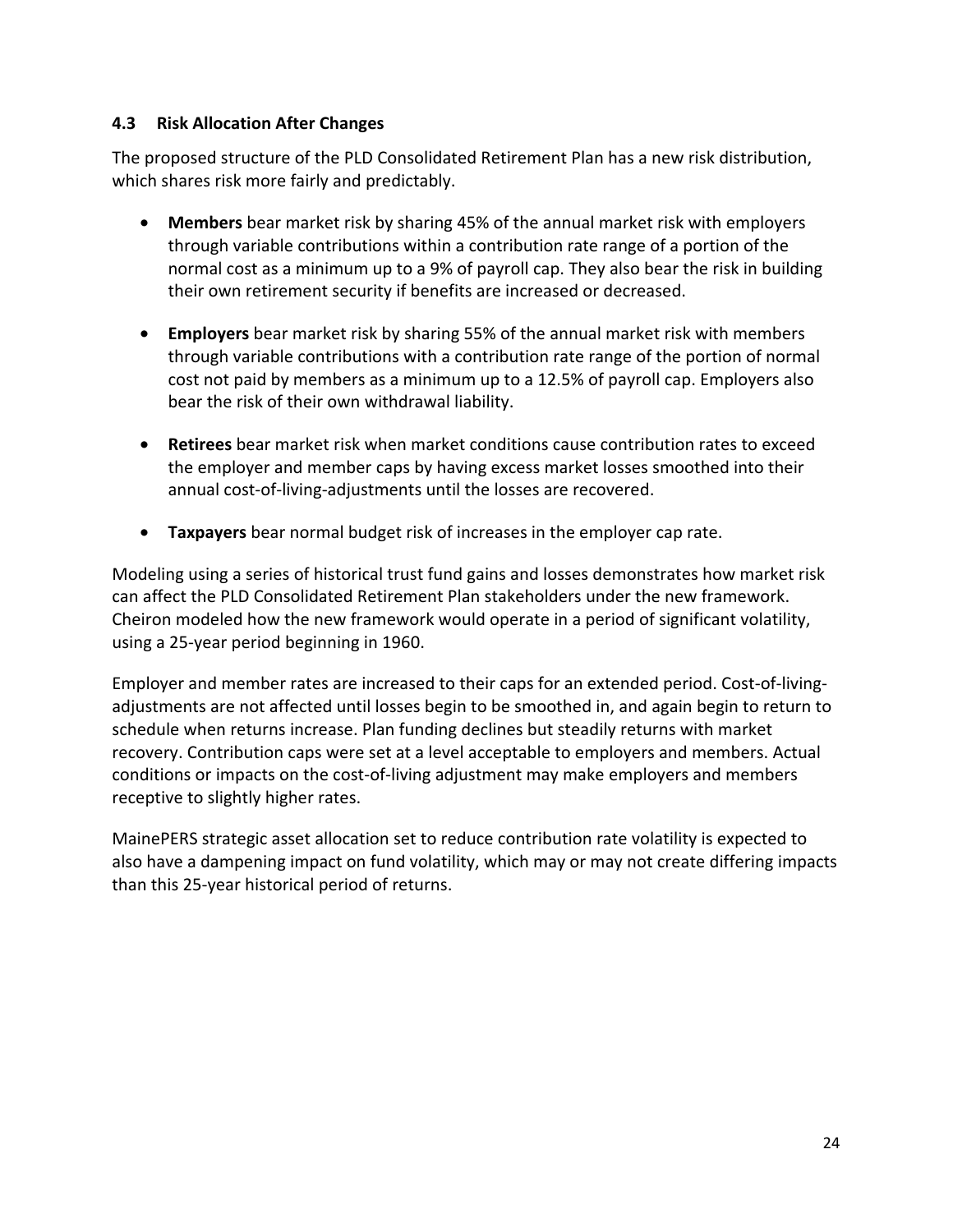#### **Figure 6.**



#### MainePERS Participating Loca District Consolidated Retirement Plan Risk Allocation Modeling

**Source: Cheiron Modeling** 

### **5. TRANSITION TO THE NEW STRUCTURE**

The transition to the new framework is in process. Implementation is targeted for July 1, 2018.

The first step in the transition process is stakeholder acceptance of the changes. Transition began in 2016 when the new risk framework was presented to the PLD Advisory Committee and the MainePERS Board of Trustees. The need for the new risk framework was modeled using a continuing low-interest, low-return environment and/or adverse market events. The modeling demonstrated that employer contribution rates could increase to 20% or more if these events occurred. All committee members understood this would be unacceptable to employers and that employers might begin to withdraw from the plan. See Figure 3 in section 2.3.

The PLD Advisory Committee spent a year understanding and modifying some of the benefit provisions of the risk-sharing framework. The MainePERS Board of Trustees was informed of the committee's work throughout the year.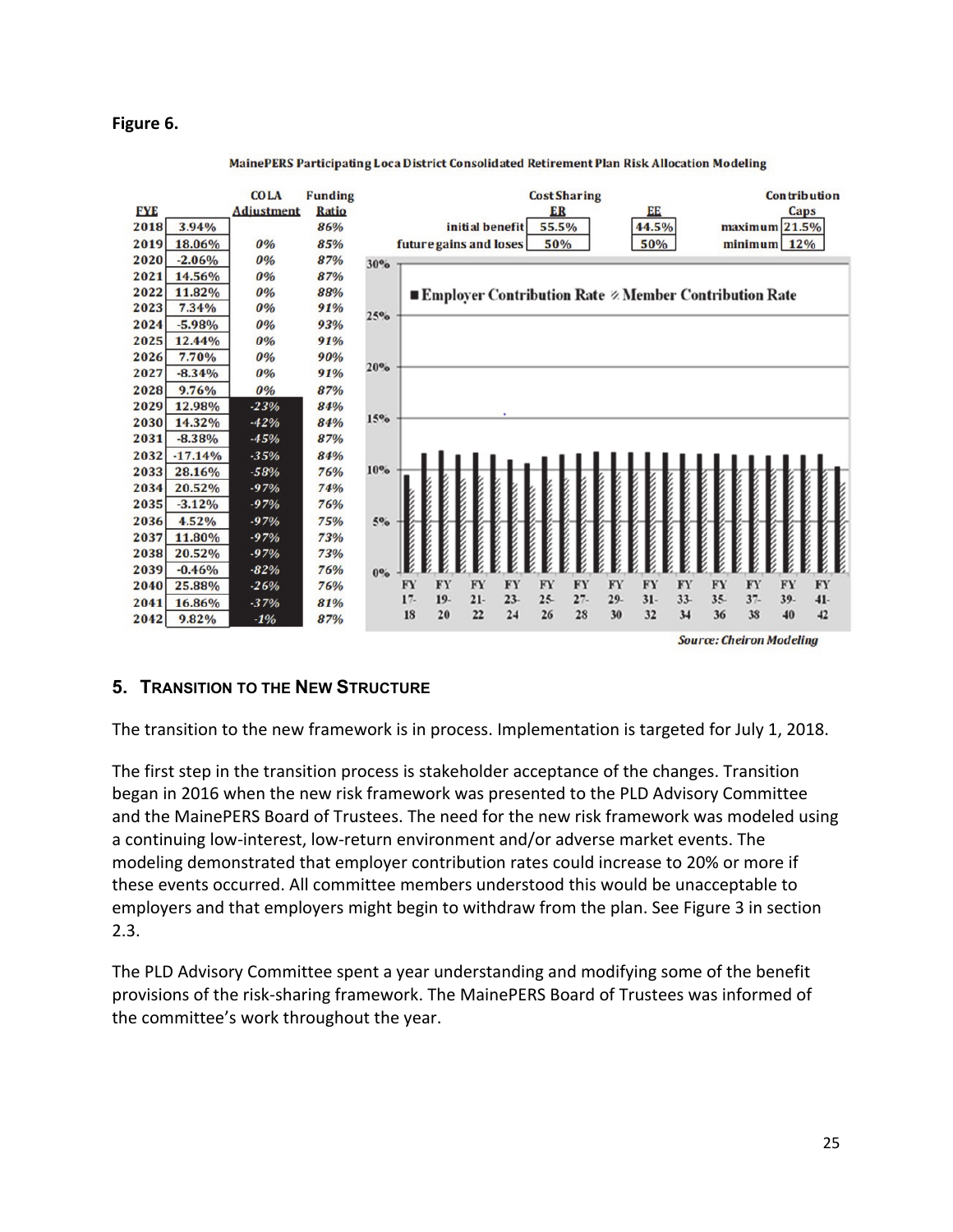# **5.1 Transition Steps**

The PLD Advisory Committee reached tentative agreement on changes to the plan. Outreach to PLD Consolidated Retirement Plan members, employers and retirees to gauge their feedback was conducted during 26 two-hour presentations with approximately 500 participants throughout the state in September, October and November.

Most meetings included members, human resources, PLD managers, and occasional retirees. A separate set of retiree meetings were scheduled, with all but one meeting canceled due to lack of attendance. A comprehensive set of slides was used to create interactive discussion in each meeting. The MainePERS executive director provided all presentations for consistency. The slides have not been published because the outreach also served as a suggestion forum for possible changes to the framework.

Comments were recorded by hand and compiled. Feedback from these meetings was provided to the PLD Advisory Committee and the MainePERS Board of Trustees. One trustee and one committee member attended two different meetings and came away with the same impression as the summary of comments.

Overall, the proposed changes were well-received in the presentation. This is because the reasoning was clearly presented, and members and employers are interested in maintaining an attractive benefit at a reasonable cost that can be relied upon in retirement. There was some limited negative feedback, generally around changing incentives, subsidies and add-ons. In general, retirees did not attend, but overall those that did seemed to understand the need for change.

The PLD Advisory Committee will finalize their recommendations for changes in February 2018, which will then be presented to the MainePERS Board of Trustees.

# **5.2 Implementation**

Changes are scheduled for a July 1, 2018, implementation. Steps in implementation include changes in actuarial amortization of the unfunded actuarial liability, legislation, agency rulemaking, and communications with the full membership.

# **5.2.1 Legislation**

The majority of PLD Consolidated Retirement Plan provisions are codified in agency rule. Changes to legislation are primarily focused on clarifying the MainePERS Board of Trustees authority to codify change in agency rule.

MainePERS will conduct a rule-making hearing on the changes. Rule-making is a formal threestep process in which the changes are identified and announced, an open public hearing is held, and/or written comments are received by the board of trustees, and the board takes final action.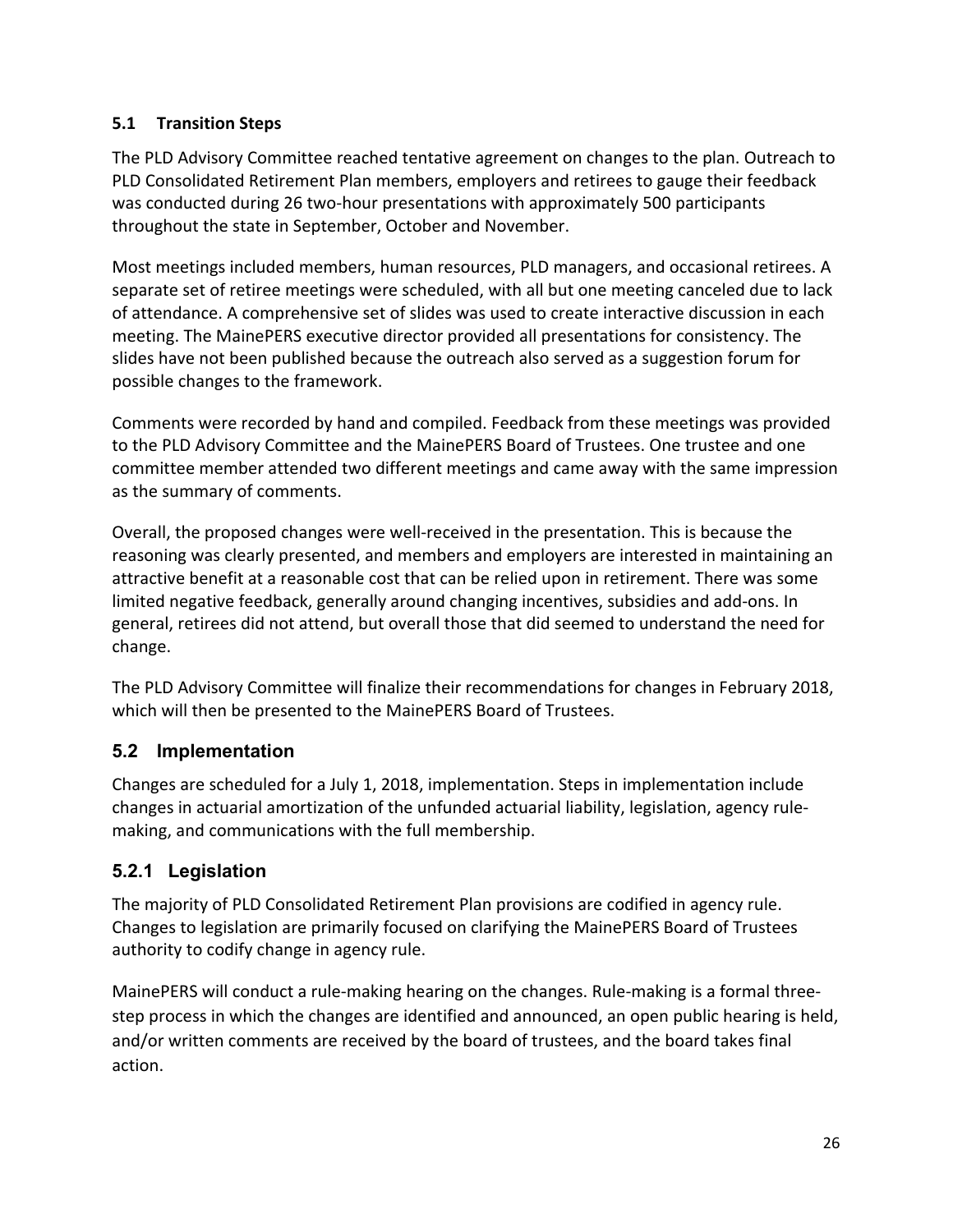# **5.2.2 Communication with Full Membership**

Communication with the full membership will occur in at least two major forms. The first form is communicating the changes that the board will be considering under rule-making. This will enable individuals to be heard in the formal hearing. Once the final changes are adopted, a dedicated newsletter explaining the changes will be mailed to all active and inactive members, employers, and retirees.

# **6. ADMINISTRATIVE BURDEN**

MainePERS has the existing infrastructure to accommodate these changes without any additional administrative burden. MainePERS does not anticipate employers will select the higher cost, higher risk option but will have it available for any employers that wish to do so.

# **7. FUNDING AND INVESTMENT STRATEGIES FOR SUSTAINABILITY**

MainePERS considers its trust fund asset allocation to be its primary investment risk moderator. In general, traditional investment vehicles meet the needs of the risk model. New investment instruments are not specifically needed for the changes to the benefit and risk structure of the PLD Consolidated Retirement Plan. However, new investment vehicles have been adopted in the context of a strategic asset allocation that enables the asset allocation to be the primary risk moderator.

# **7.1 Setting Investment Goals and Objectives**

The system conducted a formal process in 2012 to identify major risks and to review its longterm investment strategy. This process involved the trustees, executive director and investment team, with joint participation by the system's general investment consultant and Cheiron.

MainePERS examined investment risk to determine its key investment goals and objectives. This process revealed that contribution rate volatility was the common factor among all investment risks. Contribution rates impact member and employer costs and budgets, and are a key factor in decisions to remain in the PLD Consolidated Retirement Plan. As a result, and as discussed earlier, contribution rates that are too high can lead to reactionary reductions in basic benefits for future members, ancillary benefits for current members, or arbitrary cost-of-livingadjustments reductions or freezes. Therefore, contribution rate volatility was elected as the key measure around which to base the plan's investment objective.

An acceptable level of contribution rate volatility was determined by evaluating potential scenarios developed by the MainePERS investment consultant and Cheiron. By eliminating scenarios as either too expensive (very low contribution rate volatility leading to high contributions) or too risky (large year to year changes in contribution rates), MainePERS and the Board of Trustees selected an acceptable target level of contribution rate volatility.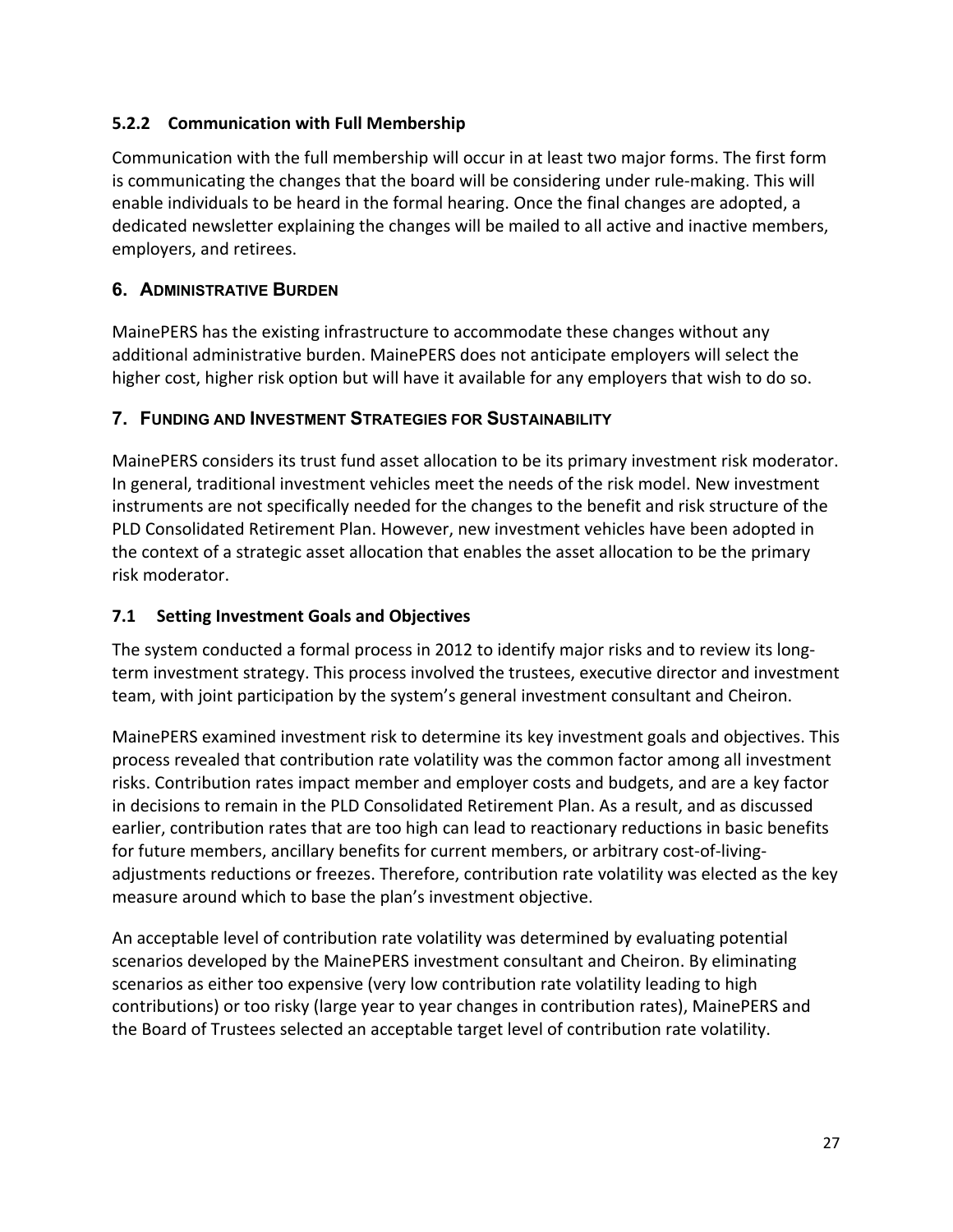### **7.2 Strategic Asset Allocation**

The strategic asset allocation to support the level of contribution rate volatility adopted by MainePERS was changed and adopted. See Table 9.

#### **Table 9. Strategic Asset Allocation**

|                          |                                                                                                                                                | Target                                       | Actual |          |  |  |  |  |
|--------------------------|------------------------------------------------------------------------------------------------------------------------------------------------|----------------------------------------------|--------|----------|--|--|--|--|
|                          | <b>MainePERS Strategic Asset Allocation</b>                                                                                                    | 2011                                         | 2017   | 12-31-17 |  |  |  |  |
| Growth                   | <b>Public Equity</b>                                                                                                                           | 55.0%                                        | 30.0%  | 37.7%    |  |  |  |  |
|                          | <b>Private Equity</b>                                                                                                                          | 5.0%                                         | 15.0%  | 12.4%    |  |  |  |  |
| <b>Risk Diversifiers</b> | 0.0%<br><b>Real Estate</b><br>10.0%<br><b>Infrastructure</b><br>5.0%<br><b>Natural Resources</b><br>0.0%<br><b>Traditional Credit</b><br>10.0% |                                              | 10.0%  | 5.0%     |  |  |  |  |
| <b>Hard Assets</b>       |                                                                                                                                                |                                              | 10.0%  | 9.3%     |  |  |  |  |
|                          |                                                                                                                                                |                                              | 10.0%  | 8.2%     |  |  |  |  |
|                          |                                                                                                                                                |                                              | 5.0%   | 3.7%     |  |  |  |  |
| <b>Credit</b>            |                                                                                                                                                |                                              | 7.5%   | 9.0%     |  |  |  |  |
|                          | <b>Alternative Credit</b>                                                                                                                      | 0.0%                                         | 5.0%   | 1.7%     |  |  |  |  |
|                          | <b>Monetary Hedge US Government Securities</b>                                                                                                 | 15.0%                                        | 7.5%   | 12.4%    |  |  |  |  |
|                          | Cash                                                                                                                                           | 0.0%                                         | 0.0%   | 0.6%     |  |  |  |  |
|                          |                                                                                                                                                | 100%                                         | 100%   | 100.0%   |  |  |  |  |
|                          |                                                                                                                                                | $S_1, \ldots, S_n, \ldots, S_n, \ldots, S_n$ |        |          |  |  |  |  |

*Source: MainePERS Policy*

Notable changes from prior asset allocations are:

- **High level of "alternatives."** At 45%, the weighting to private market asset classes (Private Equity, Real Estate, Infrastructure, Natural Resources, and Alternative Credit) is high by public pension standards. The allocation is considered appropriate for the system in light of its low liquidity needs and long-term investment horizon.
- **Risk diversifiers.** These are investments typically made through private funds ("hedge funds") that generally invest in listed assets such as stocks, bonds, and commodities, via strategies that are expected to have little correlation with public markets. These investments primarily derive their return from active manager skill as opposed to market directionality.

### **7.2.1** Strategic Asset Allocation in Practice

Based on risk modeling and the investment consultant's forecast, the strategic asset allocation has reduced the expected severity of sharp downturns in the trust fund due to negative future market events such as the 2009 financial crisis, especially if any downward trend in public markets is limited to a year or two in duration.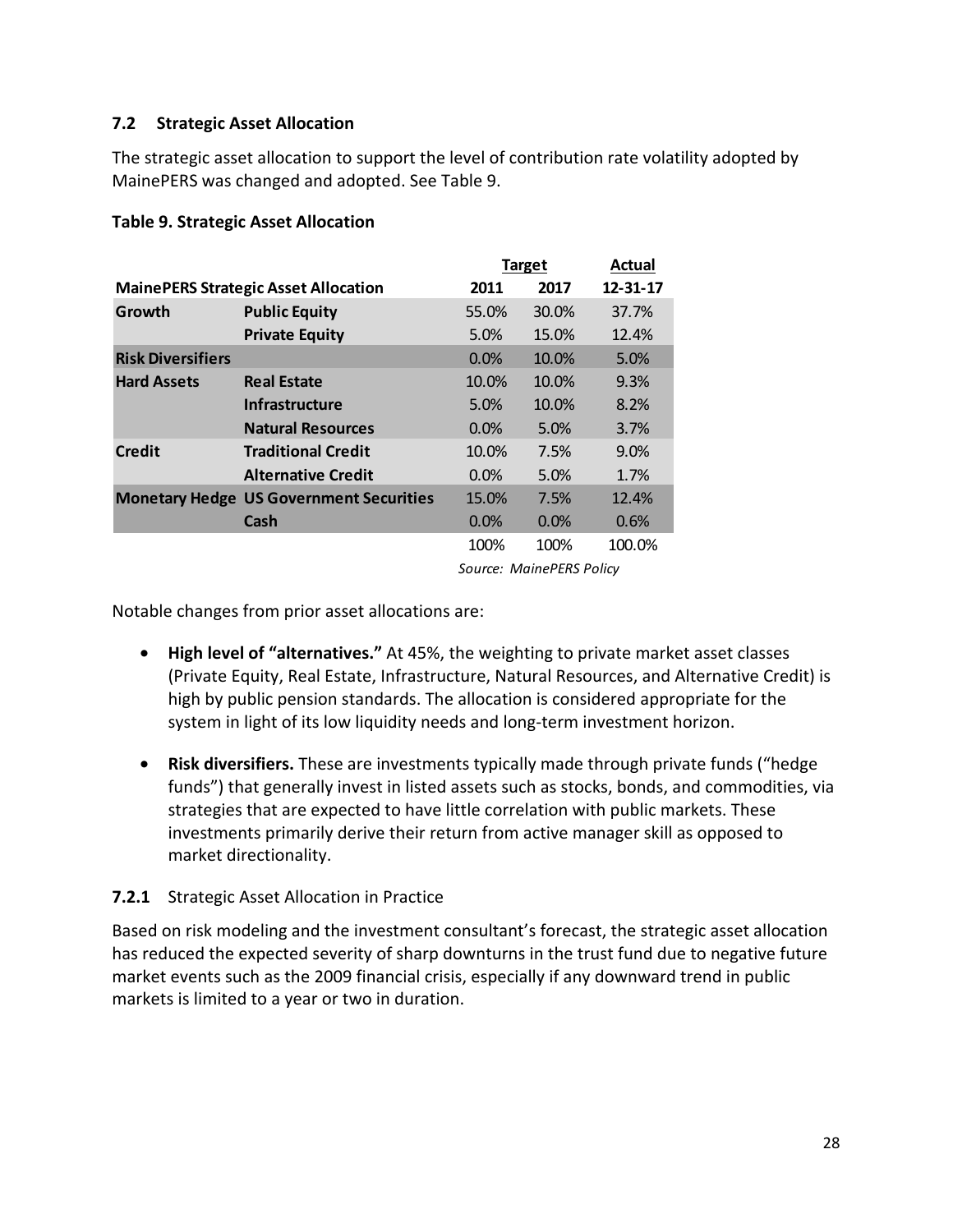# **8. REGULATORY COMPLIANCE**

There are no regulatory compliance issues with the changes under consideration. Some changes require a change in Maine law or administrative rule, which are anticipated to proceed successfully.

### **9. APPLICATION TO OTHER RETIREMENT INCOME SPACES**

The changes in process for the PLD Consolidated Retirement Plan could likely be successful in many other statewide or multiple-employer public defined benefit retirement plans. While these plan modifications may require legislative or other local regulatory body approval, they are based on sound analysis and are in the best interest of the member, that is, protecting their retirement benefit over the long term.

MainePERS' experience with these changes is that majority of members and employers that understand these changes have been thoroughly thought through and are being made in light of the current economic and shifting demographic environments. Most understand and appreciate that MainePERS has made accommodations for employers and members without sacrificing the security of the plan or plan benefits. If the same principles are adopted within other public entities considering similar changes, the change process should be successful.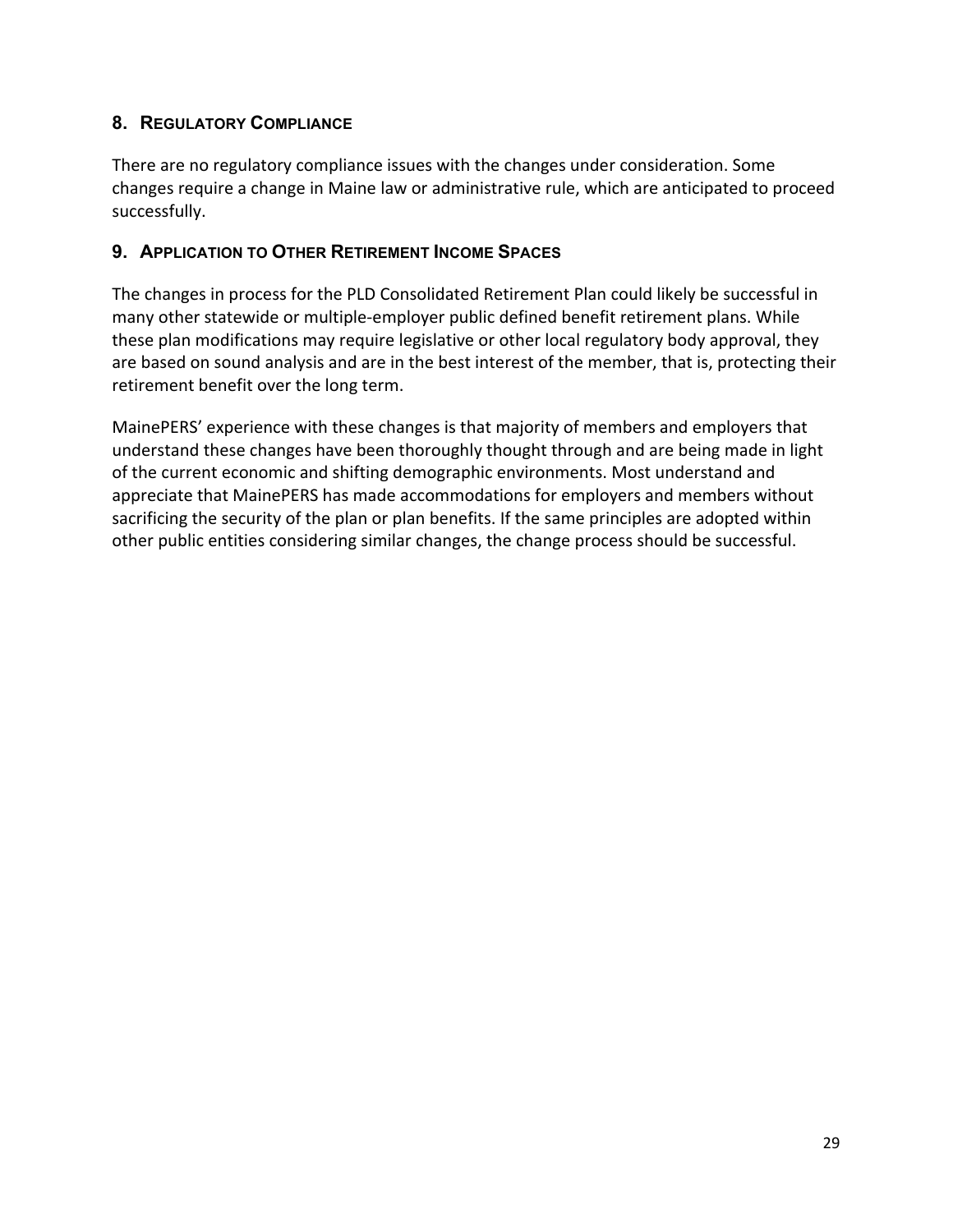| <b>Notes</b><br>Includes<br>COLA?                                                                                          |               | . If you retire before age 60, benefit is reduced approximately 2 1/4% for each year you are<br>younger than age 60<br>$Y$ es | · If you retire before age 65, benefit is reduced 6% for each year you are younger than age 65                              | Same as Plan AC<br>ş | If you retire before age 60, benefit is reduced approximately 2 1/4% for each year you are<br>Available only to those districts that have Social Security coverage under a Section 218<br>younger than age 60<br>agreement<br>$\ddot{\phantom{0}}$<br>Yes | If you retire before age 65, benefit is reduced 6% for each year you are younger than age 65<br>Available only to those districts that have Social Security coverage under a Section 218<br>agreement<br>$\bullet$ |               | Purchased military time may be used to meet service requirement to be eligible to retire only if<br>Purchased military time used as service beyond what is needed to be eligible to retire<br>(1) the same plan was in effect in your PLD before Consolidation and (2) your PLD<br>elected to allow the use of this time to meet this requirement<br>adds 2.0% of AFC per additional year of service to benefit<br>$\bullet$<br>Yes | Same as Plan #1C<br>ş | Purchased military time can be used to meet service requirement to be eligible to retire<br>Purchased military time used as service beyond what is needed to be eligible to retire<br>adds 2.0% of AFC per additional year of service to benefit<br>$\bullet$<br>$\bullet$<br>Yes<br>service | Same as Plan #2C<br>$\frac{1}{2}$ | Available only for firefighters, police officers, sheriffs, full-time deputy sheriffs and certain<br>Purchased military time can be used to meet service requirement to be eligible to retire<br>Purchased military time used as service beyond what is needed to be eligible to retire<br>adds 2.0% of AFC per additional year of service to benefit<br>county corrections employees<br>$Y$ es | Same as Plan #3C<br>ş | If you retire before age 55, benefit is reduced for each year you are younger than age 55<br>Available only for firefighters, police officers, sheriffs, full-time deputy sheriffs and certain<br>Purchased military time can be used to meet service requirement to be eligible to retire<br>Approximately 2 1/4% if membership under the plan began on/before 6/30/2014<br>6% if membership under the plan began on/after 7/1/2014<br>county corrections employees<br>$Y$ es | Same as Plan #4C<br>ž |                                                                                                                                                                                                             |
|----------------------------------------------------------------------------------------------------------------------------|---------------|-------------------------------------------------------------------------------------------------------------------------------|-----------------------------------------------------------------------------------------------------------------------------|----------------------|-----------------------------------------------------------------------------------------------------------------------------------------------------------------------------------------------------------------------------------------------------------|--------------------------------------------------------------------------------------------------------------------------------------------------------------------------------------------------------------------|---------------|-------------------------------------------------------------------------------------------------------------------------------------------------------------------------------------------------------------------------------------------------------------------------------------------------------------------------------------------------------------------------------------------------------------------------------------|-----------------------|----------------------------------------------------------------------------------------------------------------------------------------------------------------------------------------------------------------------------------------------------------------------------------------------|-----------------------------------|-------------------------------------------------------------------------------------------------------------------------------------------------------------------------------------------------------------------------------------------------------------------------------------------------------------------------------------------------------------------------------------------------|-----------------------|--------------------------------------------------------------------------------------------------------------------------------------------------------------------------------------------------------------------------------------------------------------------------------------------------------------------------------------------------------------------------------------------------------------------------------------------------------------------------------|-----------------------|-------------------------------------------------------------------------------------------------------------------------------------------------------------------------------------------------------------|
|                                                                                                                            |               |                                                                                                                               |                                                                                                                             |                      |                                                                                                                                                                                                                                                           |                                                                                                                                                                                                                    |               |                                                                                                                                                                                                                                                                                                                                                                                                                                     |                       |                                                                                                                                                                                                                                                                                              |                                   |                                                                                                                                                                                                                                                                                                                                                                                                 |                       |                                                                                                                                                                                                                                                                                                                                                                                                                                                                                |                       | The additional 2% per year is only for service earned after you become a member under the PLD Consolidated Plan, unless this provision was included in your PLD's retirement plan before it entered the PLD |
| How Service<br>Retirement<br>Calculated<br>Benefit is                                                                      |               | 1/50 (2.0%) of AFC<br>for each year of<br>service                                                                             | 1/50 (2.0%) of AFC<br>for each year of<br>service                                                                           | Same as Plan AC      | 1/100 (1.0%) of AFC<br>for each year of<br>service                                                                                                                                                                                                        | 1/100 (1.0%) of AFC<br>for each year of<br>service                                                                                                                                                                 |               | 1/2 (50% of AFC plus<br>2.0% of AFC for each<br>beyond 20 years*<br>year of service                                                                                                                                                                                                                                                                                                                                                 | Same as Plan #1C      | 2.0% of AFC for each<br>1/2 (50%) of AFC plus<br>beyond 25 years<br>đ<br>year                                                                                                                                                                                                                | Same as Plan #2C                  | 2/3 (66.67%) of AFC plus<br>year of service beyond<br>2.0 of AFC for each<br>25 years*                                                                                                                                                                                                                                                                                                          | Same as Plan #3C      | 1/50 (2%) of AFC<br>for each year of<br>service                                                                                                                                                                                                                                                                                                                                                                                                                                | Same as Plan #4C      |                                                                                                                                                                                                             |
| to Retire<br><b>Years of Service</b><br>ent Age<br>ed to Be<br>and/or<br>Normal<br>Retirem<br>(NRA)<br>Eligible<br>Require |               | on/before June 30, 2014:<br>years of<br>First membership<br>Age 60 or 25                                                      | $\overleftarrow{\mathrm{o}}$<br>,2014: Age<br>nembership<br>years<br>on/after July 1<br>25<br>$\overline{a}$<br>First<br>65 | Same as Plan AC      | on/before June 30, 2014:<br>years of<br>First membership<br>Age 60 or 25<br>service**                                                                                                                                                                     | đ<br>membership<br>,2014: Age<br>years<br>First<br>on/after July 1,<br>25<br>service**<br>$\overline{a}$<br>65                                                                                                     |               | of service<br>20 years                                                                                                                                                                                                                                                                                                                                                                                                              | Same as Plan #1C      | of service<br>25 years                                                                                                                                                                                                                                                                       | Same as Plan #2C                  | 25 years of service                                                                                                                                                                                                                                                                                                                                                                             | Same as Plan #3C      | Age 55 with 25 years of<br>service                                                                                                                                                                                                                                                                                                                                                                                                                                             | Same as Plan #4C      |                                                                                                                                                                                                             |
| Contribution<br>Employee<br>Rate                                                                                           | REGULAR PLANS | Through 6/30/2014: 6.5%<br>7/1/2014 - 6/30/2015:                                                                              | 7/1/2015 - 6/30/2016: 7.5%<br>7/1/2016 and after 8.0%<br>7.0%                                                               | Same as Plan AC      | Through 6/30/2014: 3%<br>7/1/2014 - 6/30/2015:                                                                                                                                                                                                            | 7/1/2015 - 6/30/2016: 4%<br>$3.5\%$                                                                                                                                                                                | SPECIAL PLANS | 7/1/2015 - 6/30/2016: 7.5%<br>Through 6/30/2014: 6.5%<br>7/1/2014 - 6/30/2015:<br>7.0%                                                                                                                                                                                                                                                                                                                                              | Same as Plan #1C      | 7/1/2015 - 6/30/2016: 7.5%<br>Through 6/30/2014: 6.5%<br>7/1/2016 and after 8.0%<br>7/1/2014 - 6/30/2015:<br>7.0%                                                                                                                                                                            | Same as Plan #2C                  | 7/1/2015 - 6/30/2016: 9.0%<br>Through 6/30/2014: 8%<br>7/1/2014 - 6/30/2015:<br>8.5%                                                                                                                                                                                                                                                                                                            | Same as Plan #3C      | Through 6/30/2014: 7.5%<br>7/1/2015 - 6/30/2016: 8.5%<br>7/1/2014 - 6/30/2015:<br>8.0%                                                                                                                                                                                                                                                                                                                                                                                         | Same as Plan #4C      |                                                                                                                                                                                                             |
|                                                                                                                            |               |                                                                                                                               |                                                                                                                             | $\lessapprox$        | BC                                                                                                                                                                                                                                                        |                                                                                                                                                                                                                    |               | #1C                                                                                                                                                                                                                                                                                                                                                                                                                                 | #1N                   | #2C                                                                                                                                                                                                                                                                                          | #2N                               | #3C                                                                                                                                                                                                                                                                                                                                                                                             | #3N                   | #4C                                                                                                                                                                                                                                                                                                                                                                                                                                                                            | 井V                    |                                                                                                                                                                                                             |

# **APPENDIX A: EXISTING PLD CONSOLIDATED RETIREMENT PLAN STRUCTURE BEFORE CHANGES**